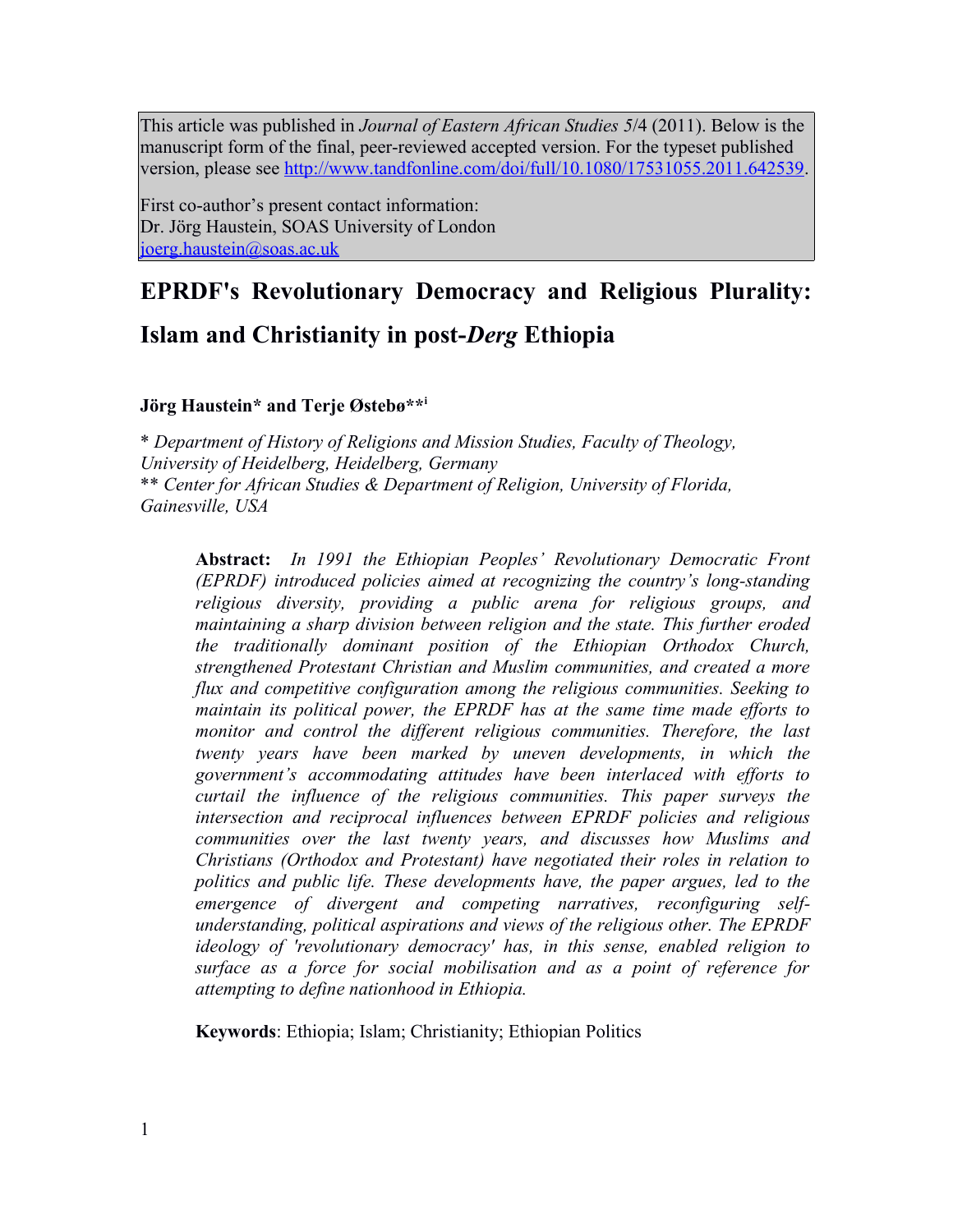The 1991 political transition announced a new era for Ethiopia's Christian and Muslim communities. The Ethiopian Peoples' Democratic Front (EPRDF) issued new policies and introduced a legal framework aimed at recognizing the country's inbuilt diversity. The lifting of earlier restrictions on religious expressions made religion more visible in public, and led to a sharp increase in religious activities and religious diversity, in effect strengthening Protestant and Muslim communities and counterbalancing the traditional hegemonic position of the Ethiopian Orthodox Church (EOC).

This paper surveys the intersection of EPRDF's policies and the reconfiguration of the religious landscape in contemporary Ethiopia. By assessing the legal and political parameters for religions in post-*Derg* Ethiopia, the paper demonstrates how the ruling party provided a government-independent framework for religious plurality, yet at the same time sought to control and monitor religious activities. The paper also explores the strategies adopted by Muslims and Christians (Orthodox and Protestant) in maneuvering under such circumstances, and points to how the increasing religious activities and diversity have intensified debates about religion and politics – and about being Ethiopian.

# **Political and legal parameters for religion in Ethiopia**

The religious policies of the present Ethiopian government are remarkably different from any of the previous ones with regard to the measure of religious freedom they provide. During the Imperial Government of Haile Selassie modernizing impulses had already led to tentative provisions of religious liberty, like freedom of worship, recognition of *shari'a* courts, and provisions for the registration of religious associations, but these were not put into practice, and the EOC retained its monopoly and political power until the revolution of 1974.<sup>ii</sup>

In this revolution, religious freedom became one of the passionately voiced demands. These were initially realized to some degree, for example with the acceptance of Islamic holidays as public holidays, the permission to establish the Ethiopian Islamic Affairs Supreme Council (EIASC), and with Pentecostals allowed to congregate in public. However, the revolutionary rulers' turn to scientific socialism soon brought about polemic campaigns against religion as well as the violent co-optation of the old religious center of the Ethiopian highland state, the EOC. This process, culminating in the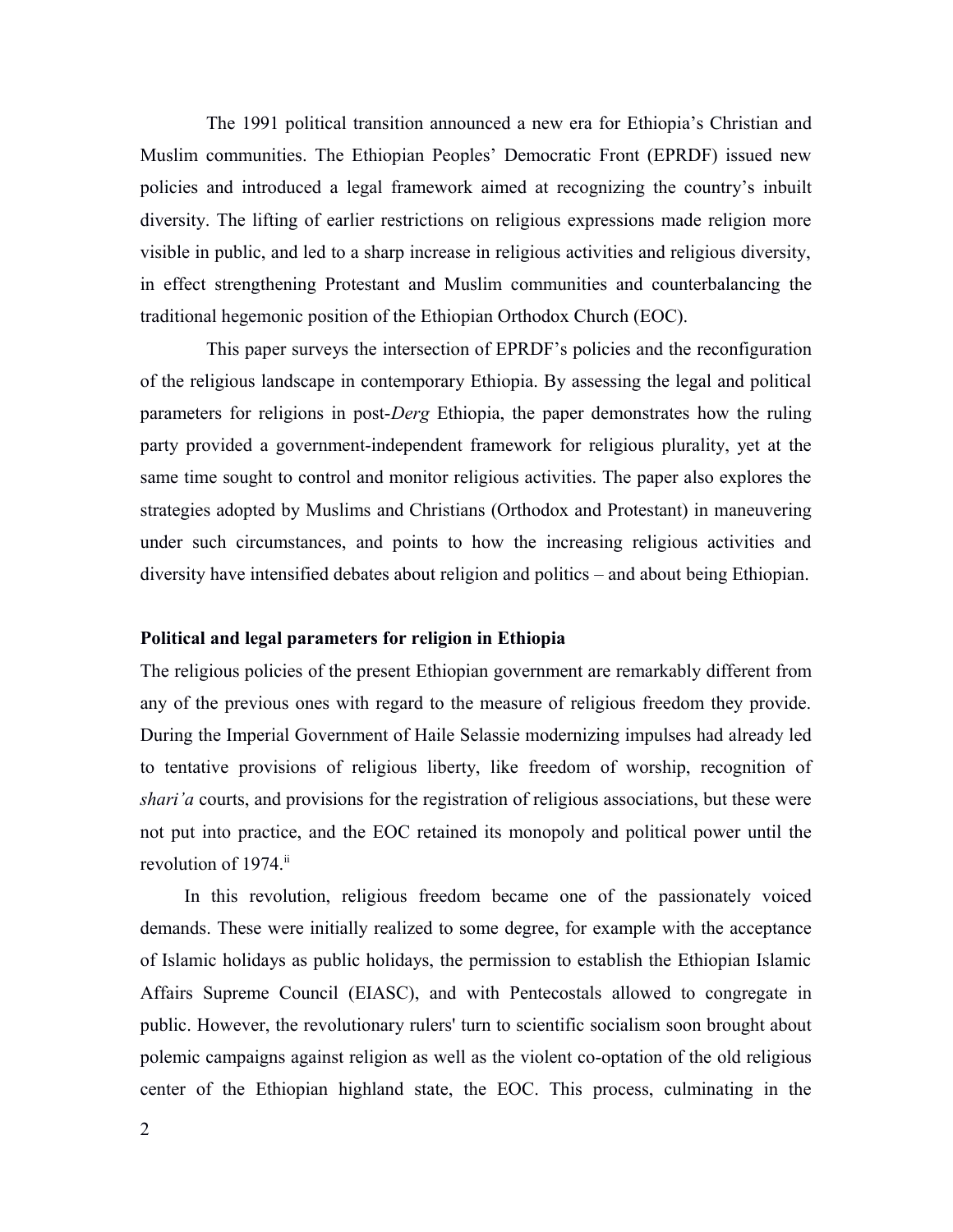deposition, murder, and replacement of Patriarch Theophilos in 1976, signaled the end of whatever religious freedom the revolution had brought. In the following years all Pentecostal and many Protestant churches were closed, and Muslims in Eastern Ethiopia, accused of siding with the Somalis during the Ogaden-war, were hit hard by the *Derg*. After the political consolidation of Mengistu's regime and as a result of the humanitarian crisis of the 1980s, some faith communities were given a measure of religious freedom in exchange for their participation in the political system. The constitution draft commission of 1986, for example, not only included the Orthodox patriarch, but also leaders from the Lutheran Ethiopian Evangelical Church Mekane Yesus (EECMY), the Catholic Church and the EIASC. Members from these religious communities were also elected to the *Shengo*. iii

When the EPRDF ousted the *Derg* in 1991, religious liberties were quickly introduced at an unprecedented scale. This had little to do with ideological differences to the *Derg* regime,<sup>iv</sup> but more with a different political strategy of appropriating religion. On the one hand, their reliance on rural peasants for revolting against the *Derg* had taught the new rulers to respect the deep-seated religious sensibilities of most Ethiopians,<sup>v</sup> and on the other hand the religious plurality of Ethiopia dovetailed nicely with the new governing philosophy of ethno-regional federalism, as is stated in Article 13 of the new constitution: "[t]he national emblem on the flag shall reflect the hope of the Nations, Nationalities, Peoples as well as religious communities to live together in equality and unity." Accordingly, article 11 marks a clear separation of religion and state, rules out a state religion and provides the assurance of no government interference in religious matters and vice versa. Article 27 warrants freedom of religion, belief, and opinion, which includes the right of believers to "establish institutions of religious education and administration in order to propagate and organize their religion." Furthermore, the constitution opens up the possibility for the recognition of religious marriage ceremonies and of religious courts relating to personal and family issues (arts. 34, 78). The new government also brought an end to restrictions on the *hajj*, suspended the ban on the import of religious literature and eased the restrictions on the construction of mosques and religious schools.<sup>vi</sup> The Imperial regulations regarding the registration of religious communities now were put into practice, resulting in the first official recognition of many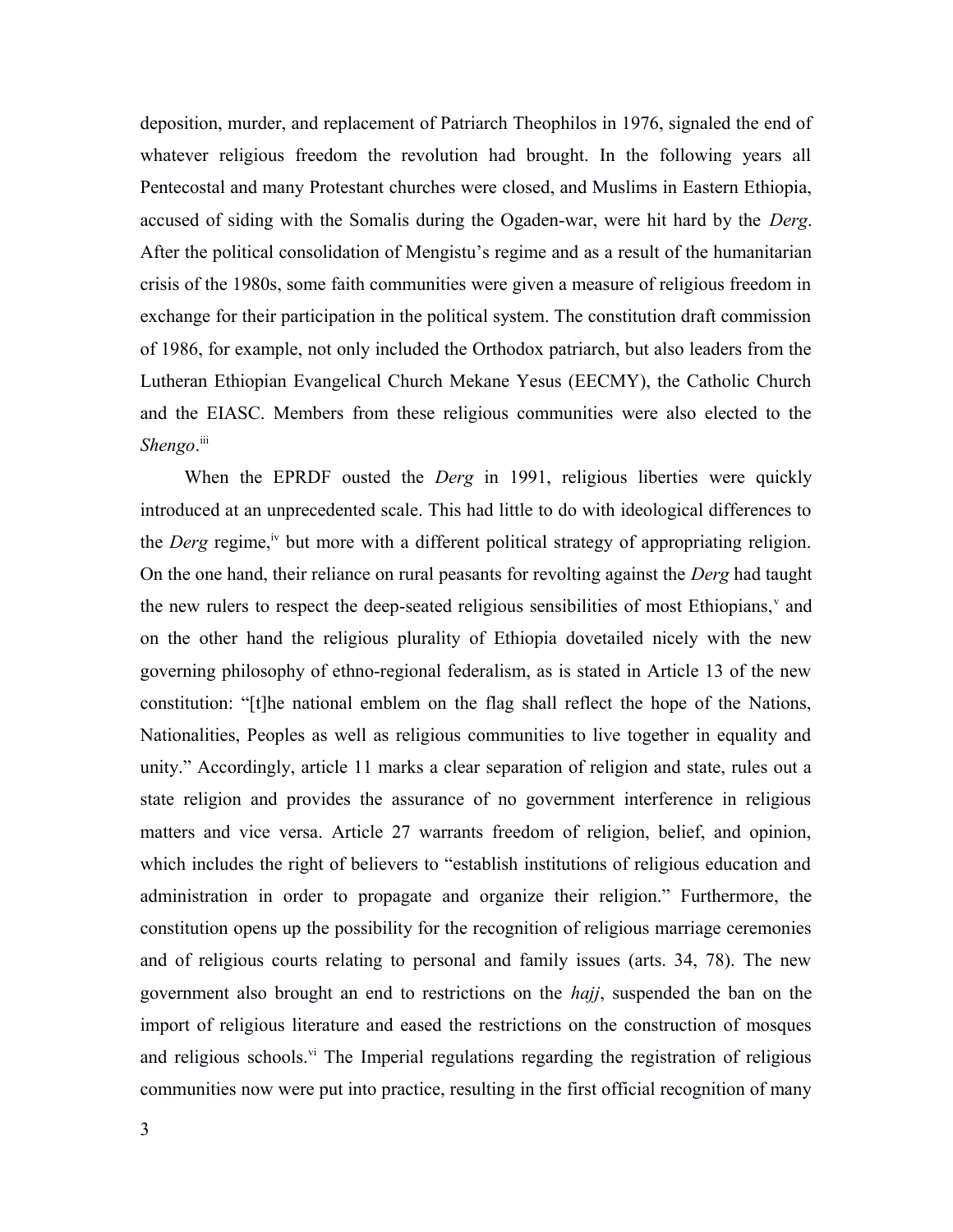Protestant and especially Pentecostal churches. These churches also succeeded in reclaiming property that was dispossessed by the *Derg* and were given land grants for burial sites and church buildings.

However, the laws pertaining to the registration of religious organizations with the government may also be seen to contradict the constitutional provisions of religious freedom and equality. The EOC is still exempt from registration by the Civil Code of 1960, whereas for all others registration is a legal mandate. The Penal Code of 1957 and its replacement, the 2004 Criminal code, contain punishments for participating in, or leading the activities of an unregistered association.<sup>vii</sup> Furthermore, the Legal Notice of 1966, which still governs the process of registration, states that an application may be denied if the purposes of the association are found to be "unlawful or immoral," or "against national unity and interests."<sup>viii</sup> However, so far there is no indication that applications have been denied for anything but formal reasons.

Another area in which the current legislation may lead to government interference with religious activities pertains to land use. All land is owned by the State according to article 40 of the constitution, but the relevant legislation governing the lease of urban and rural land does not address issues related to religious bodies, such as how to prioritize applications, whether to lease land to very small religious communities, or how churches, mosques, or cemeteries should be placed within the infrastructure of a settlement. All of these decisions are delegated to local governments where the influence of a religious majority may guide decisions.

Thus, comparing the present situation of religious politics with previous Ethiopian governments, there has been an evident improvement with regard to religious liberty and equality. The Ethiopian constitution promotes religious plurality, which is supported by the separation of religion and state, the promulgation of religious freedom, as well as provisions for religious courts and institutions of religious propagation. However, the legal framework for registrations and land lease gives considerable power to the executive, which corresponds with the EPRDF's interest to closely monitor religious communities, being conscious about the potential power they represent. This concern has led to government interventions contradicting the legal provisions for religious freedom as will be shown below.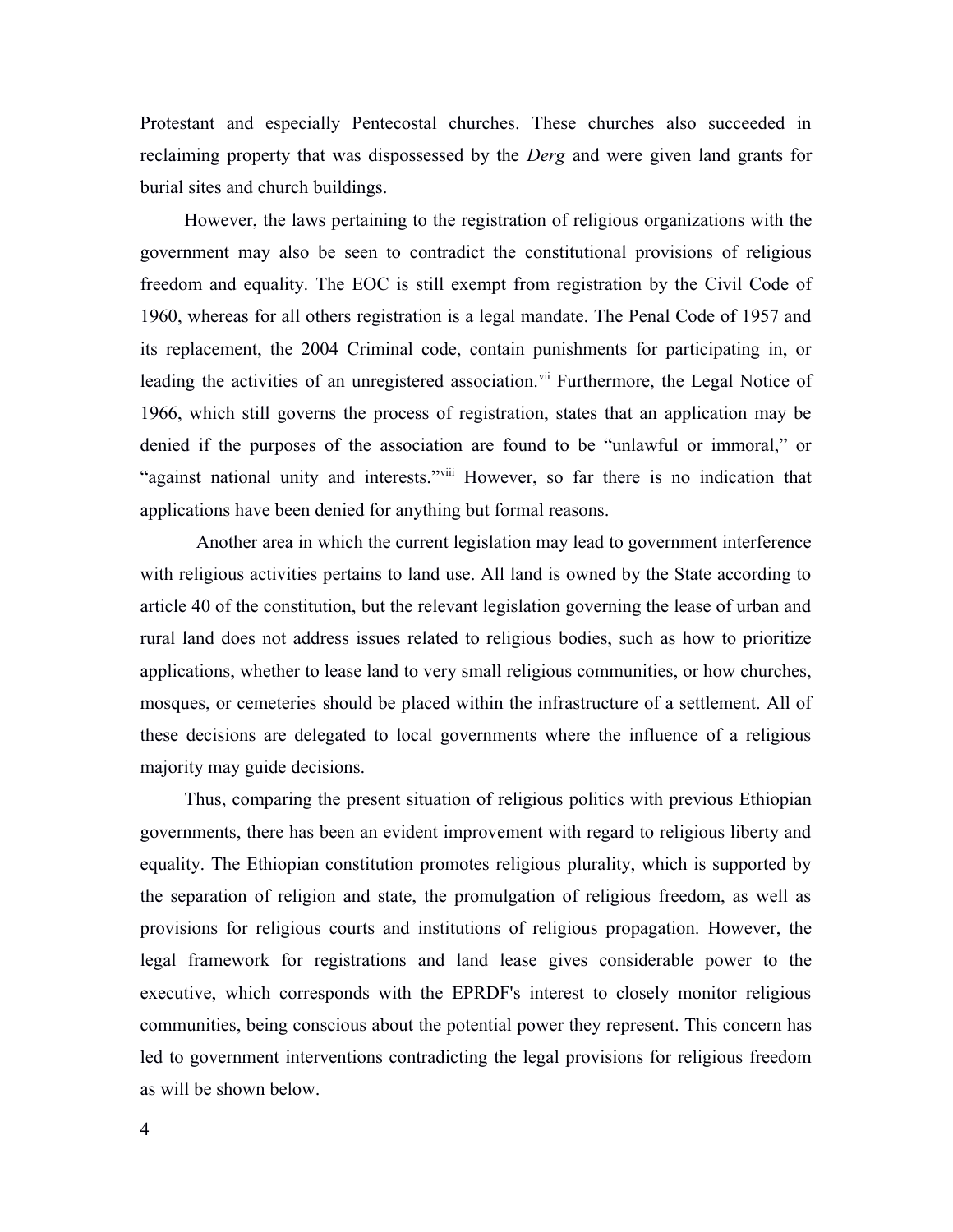# **The impact of EPRDF politics on religion**

The combination of increasing religious plurality and executive influence on religions has played out quite differently for the Orthodox, Protestant and Muslim communities, producing dissimilar trajectories in the renegotiation of public space, political power and religious freedom.

# *Plurality and fragmentation*

The current religious composition of Ethiopia is characterized by the 2007 census as follows: Ethiopian Orthodox Christians hold the majority with 43.5 percent, followed by Islam (34.0 percent), and Protestant Christianity (18.5 percent).<sup>ix</sup> There is a considerable regional variation with regard to religious predominance. Muslims are dominant in the Afar Region (95.3 percent), Dire Dawa (70.8 percent), Harar (69.0 percent) and the Somali Region (98.4 percent), as well as in the special enumeration areas (92.5 percent). Orthodox Christianity predominates in Addis Ababa (74.7 percent), Amhara Region (82.5 percent), and Tigray Region (95.6 percent), whereas Gambella and Southern Nations, Nationalities and Peoples' Region are largely Protestant (71.1 and 55.5 percent, respectively). Even religiously heterogeneous regions, such as Oromiya are made up in part of fairly homogenous zones. Furthermore, in all regions, religious majorities are amplified in rural areas, which shows that religious plurality in Ethiopia is first of all an urban phenomenon. The religious distribution in Ethiopia therefore largely correlates with regional and ethnic boundaries, making it compatible with the EPRDF's political philosophy of ethno-regional federalism.

One of the most significant demographic shifts that the census indicates is the rise of Protestantism, which grew from 5.5 percent of the overall population in 1984, $x$  to 10.2 percent in 1994, $x_i$  to the already mentioned 18.5 percent in 2007. Most of this increase has come at the cost of the EOC, whose share declined from 54.0 percent in 1984 to 50.6 percent in 1994, and 43.5 percent in 2007.

The increase of Protestantism is accompanied by a significant and still growing influence of Pentecostal and Charismatic beliefs and practices. Ethiopian Pentecostalism began to emerge in the 1960s, but was marginalized and for the most part actively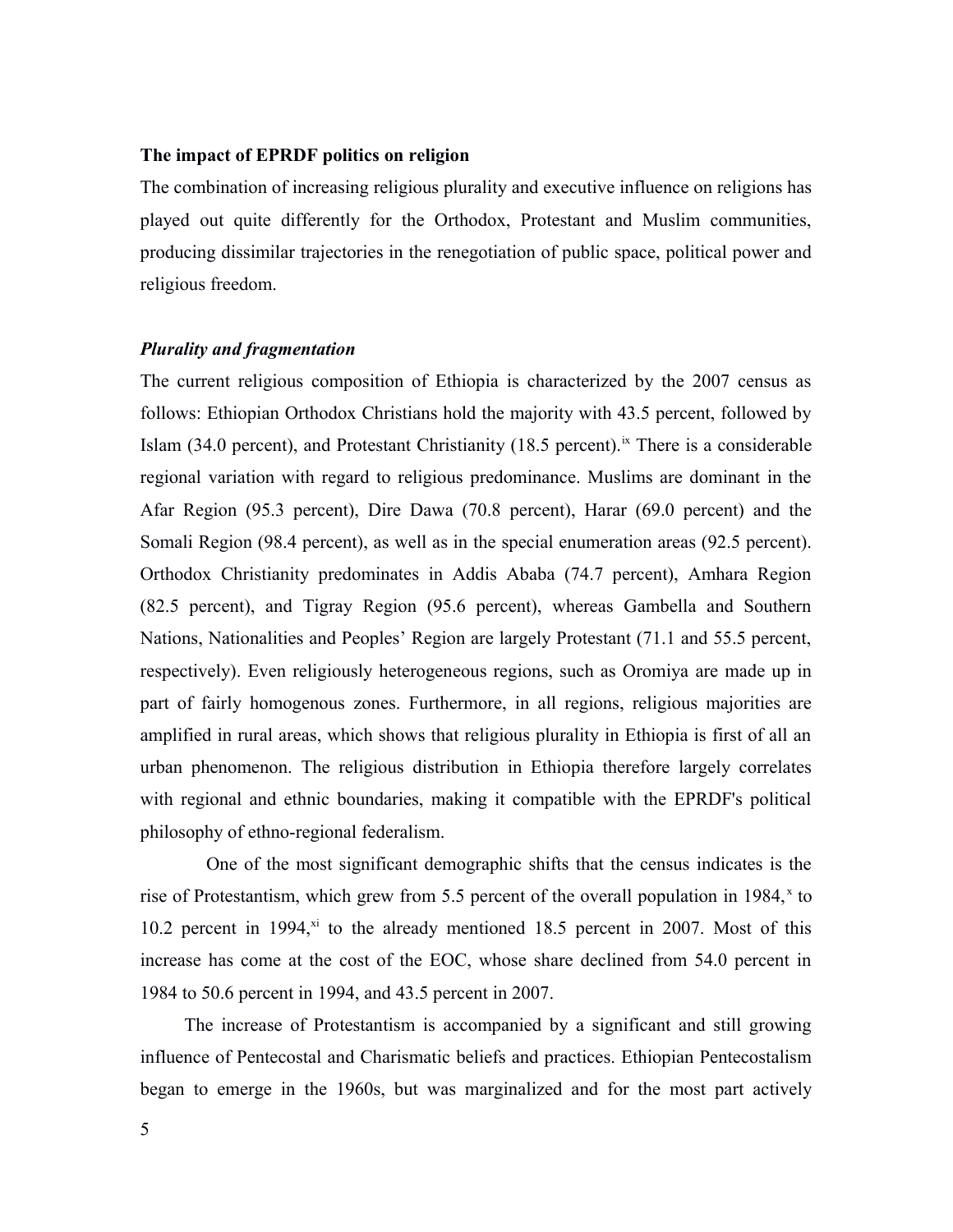repressed during Haile Selassie's government and the *Derg*.<sup>xii</sup> However, with the policies of religious freedom inaugurated by the EPRDF, Pentecostal churches have become a highly visible part of Ethiopian Protestantism, especially since their theology and practices have spread to mainstream Protestant churches as well, where speaking in tongues, ecstatic praise, prophesy, exorcisms, and healing prayers now are common phenomena. All of the large mainline Protestant denominations have accommodated Pentecostal beliefs and practices in their doctrinal statements and regulations,<sup>xiii</sup> and the conflation of Pentecostalism and Protestantism has an organizational correlate in the Evangelical Churches' Fellowship of Ethiopia (ECFE), which comprises Pentecostals and mainline Protestants at once. In public discourse, all Protestants are labeled "Pente", which at first was a polemic practice by the *Derg* to stigmatize all Protestants,<sup>xiv</sup> but now has become a self-designation for many of them as well.

Due to their previous repression under the *Derg*, most Protestants were in no need of a political realignment, perhaps with the exception of the EECMY, which after the murder of its general secretary Gudina Tumsa – an outspoken critic of the *Derg* – had taken a more compliant stance. Therefore, when the EPRDF came to power, the church's president, Francis Stephanos did not run for reelection due to his previous involvement in the *Shengo*. xv There was, however, no further realignment or immediate political conflict in the church regarding this issue.

In general, Protestant churches have benefited greatly from the changes in religious policy. All of them immediately re-emerged in public in 1991 and successfully reclaimed their formerly dispossessed property. Despite occasional local difficulties, it became much easier for Protestants to secure land for church construction and for burial grounds, which had been a notoriously difficult issue before. This is especially significant in areas to which they previously had hardly any access to. In the largely Orthodox town of Bahir Dar, for example, Protestants erected tall churches on land granted to them by the government, which visibly compete with Orthodox buildings. This increased public visibility of Protestantism in Orthodox areas has led to a number of clashes and riots, during which government forces have usually protected the Protestant gatherings.<sup>xvi</sup>

The registration mandate was generally welcomed by Protestant churches, since for many of them – especially those not operating under the umbrella of foreign missions –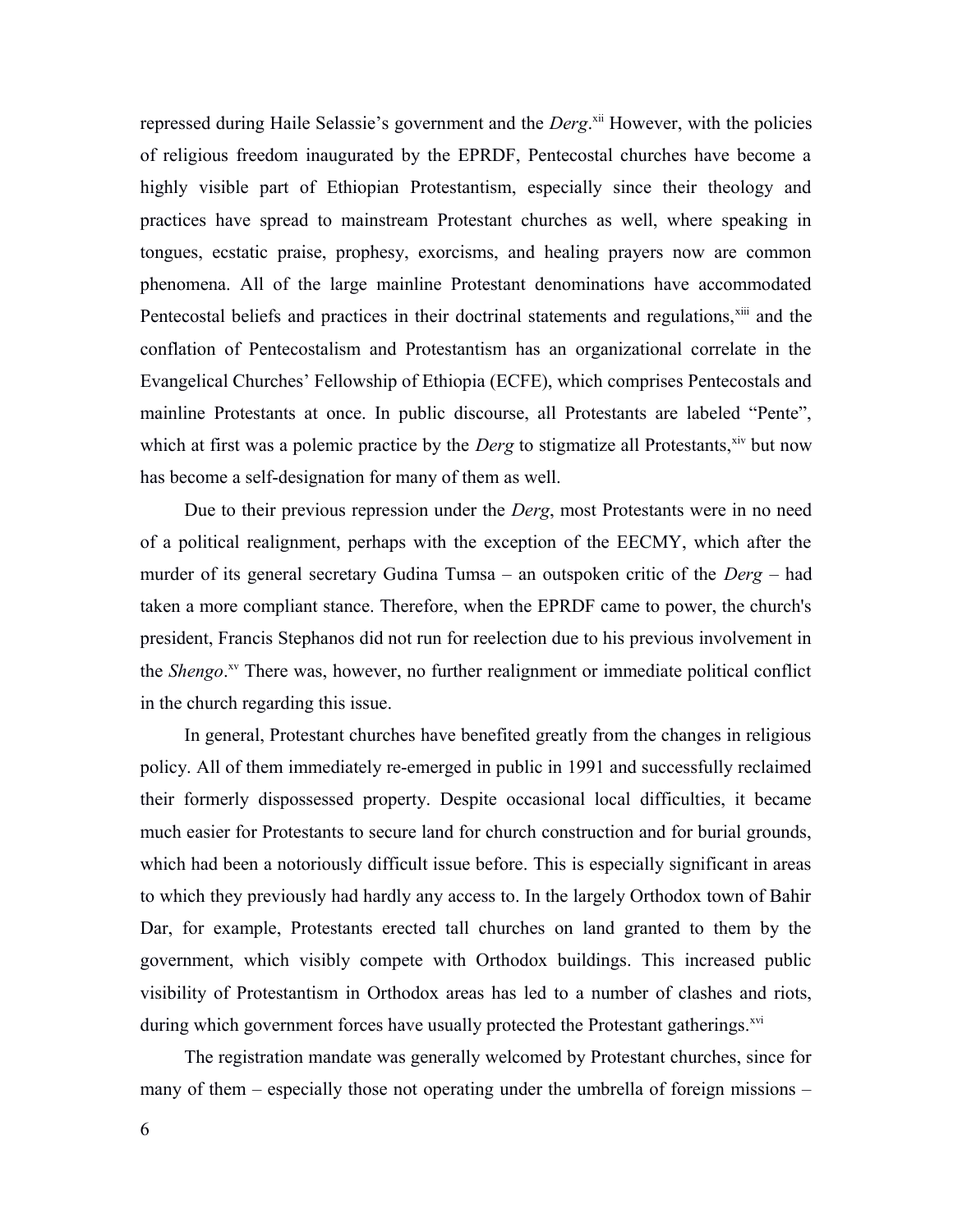this was the first time they could obtain official recognition. Moreover, the organizational requirements for registration and the legal recognition it awards are largely compatible with Protestant church models and their tendencies to grow via fragmentation. A list of registered associations obtained from the Ministry of Justice in 2004 indicates the mushrooming of Protestant associations. Of the 291 religious denominations, churches, and ministries in this list, the absolute majority belongs to the Protestant fold and many of them are Pentecostal or Charismatic.

The separation of church and state also has led to a noticeable increase of Protestants and Pentecostals in government positions, in effect weakening the former political influence of the EOC. The most prominent Protestant government official is the current foreign minister, Haile Mariam Desalegne, who belongs to the Hawariyat Church, a large Pentecostal denomination, which however, is ostracized by all other Christians since it does not accept the dogma of the trinity.

So far, this new public space for Protestants has not been limited by the EPRDF in any significant way, but its policies nevertheless affect the churches' internal dynamics. One area for this is the ethnicization of politics. The issue has had an especially significant impact on the EECMY, which due to its mission history in Western Ethiopia has a strong Oromo base.<sup>xvii</sup> When the Oromo Liberation Front (OLF) fell out with the government in 1992 and resorted to armed struggle, the church tried to stay clear of political involvement with the OLF. At the same time, however, it resumed relations with the Berlin Mission, which is a vocal supporter of the OLF and actively aids its relief and development wing, the Oromo Relief Association (ORA). While this issue of whether and how to speak out on behalf of Oromo rights continues to be a politically difficult balancing act, the question of ethnicity erupted *within* the church over the use of the Oromo language in church services in Addis Ababa. A large number of Addis Ababa churches resisting the introduction of Oromo language services left the EECMY, registering under the name of Addis Ababa and Surrounding Mekane Yesus Church.<sup>xviii</sup> This spurred court cases regarding the use of the name and the involved property. After many negotiation attempts, the parties were officially reconciled in February 2010.<sup>xix</sup>

In these kinds of church splits, which have also occurred in many of the large Protestant churches over different issues, the government functions as a regulatory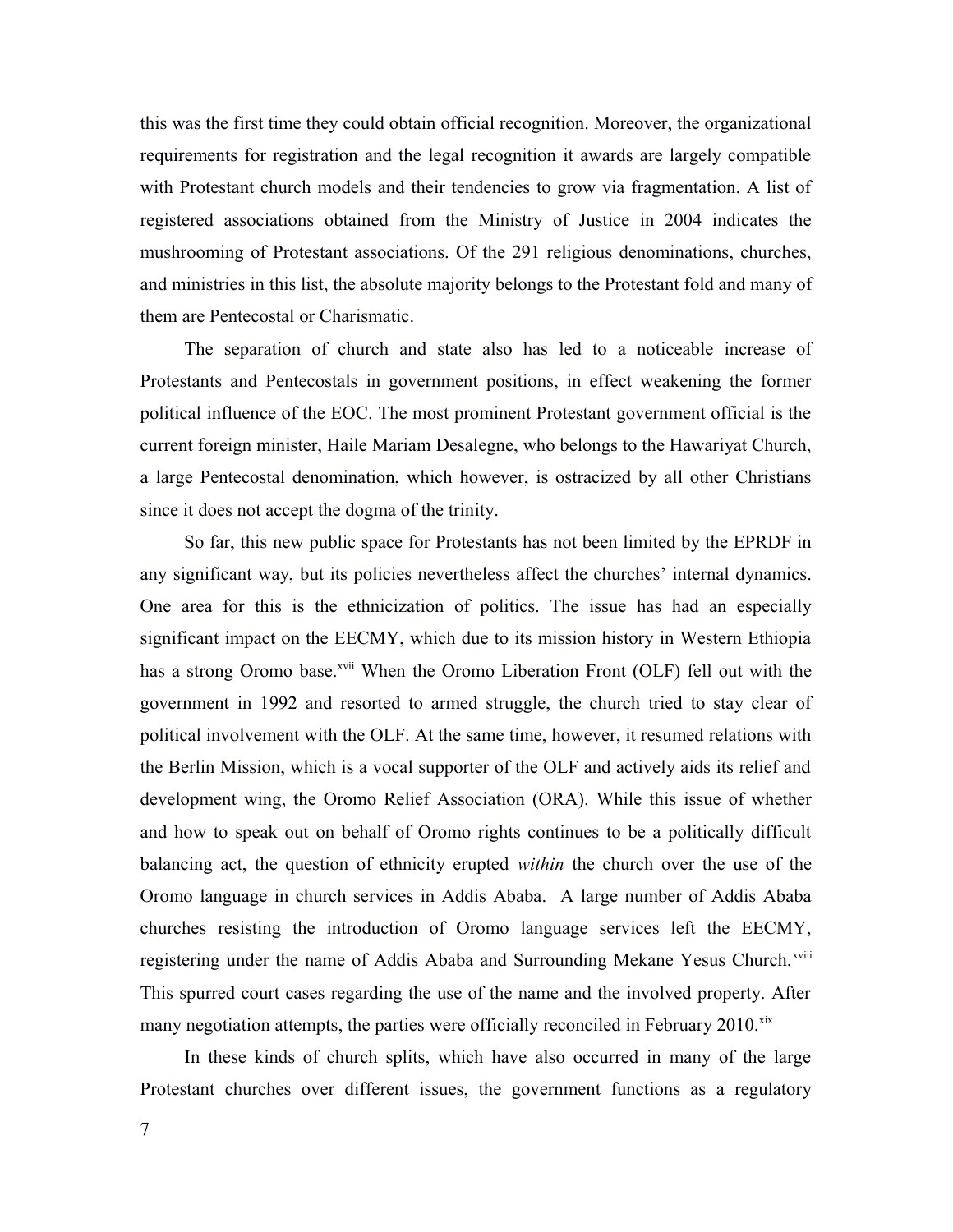instance through its policies, especially the requirement of registration. The need to conform to certain standards with regard to uniqueness of name, organizational structures or financial oversight, imposes limitations on church fragmentation and simultaneously defines areas of church conflict. In some cases, like in the EECMY split, the government may even assume an active role in conflict resolution and the celebration thereof.xx However, outside of these regulatory confinements, occasional executive issues of land allotment, and similar problems, there are no indications of direct government influence in Protestant churches or political pressure on them.

# *Renegotiating central powers*

The violent co-optation of the EOC during the *Derg*, the expropriation of its property, and ideological campaigns against religion had curtailed the political power and independence of the church. Therefore, when the EPRDF came to power, the EOC leadership once again was strongly impacted, most evident in the replacement of the patriarch in 1991. This was a controversial process, which was driven by a conflation of government and church politics.

An internal observer's report of the Tenth Parish Council General Assembly in October of 1991 reveals a conflicting and deeply divided church.<sup>xxi</sup> Patriarch Merkorios is noted to have "verbally resigned in August due to illness and the pressure of work." A number of clergy and lay people apparently partook in public demonstrations, partially instigated by the General Secretary of the Church, who was then removed and replaced with a government appointment. This was a clear violation of the EPRDF's policy of non-interference in religious matters, but the underlying motives are unclear. While public demonstrations certainly were not acceptable to the new government, it is questionable whether the EPRDF was interested and capable of replacing the church's leadership only a few months after taking over Addis Ababa. Moreover, the absence of dissenting voices in the internal report may indicate that the faction who sought to replace the patriarch had already taken over within the church.

Political tensions resulting from the *Derg*'s deposition and replacement of Patriarch Theophilos now played out in reverse. The Holy Synod replaced its chairman in February 1992 and in June elected *Abuna* Paulos as the new patriarch, enthroned on 12 July 1992.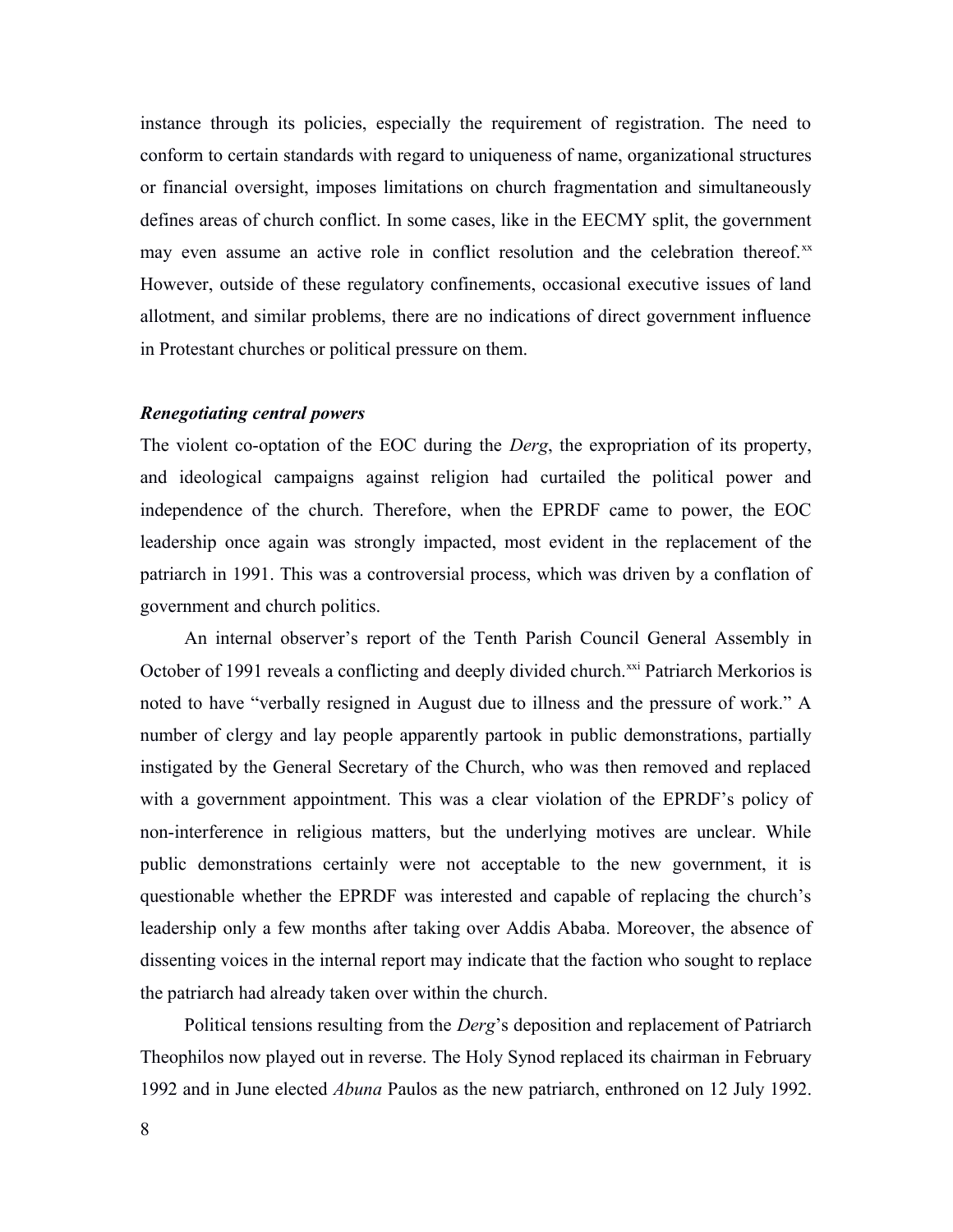Paulos was a protégé and political ally of the former Patriarch Theophilos, for whom he had worked as a contact person to the World Council of Churches (WCC), becoming Bishop for Ecumenical Affairs in 1975. When Theophilos was deposed and murdered by the *Derg* in 1976, Paulos was arrested as well, and held in prison until 1983. With the assistance of the WCC, he managed to leave Ethiopia and completed his PhD at Princeton University in 1988. While in the USA he reportedly clashed with his long-time acquaintance *Abba* Yesehaq, the Archbishop of the Western Hemisphere Diocese, which is the umbrella diocese for Orthodox churches in Europe and America. Yesehaq seems to have arranged himself with the *Derg*-aligned hierarchies and defended the *Derg's* appointment of Theophilos' successor.<sup>xxii</sup> Paulos on the other hand, probably collected Ethiopians opposing the Derg in his New York church, and did not accept Yesehaq's authority. He therefore, was the ideal candidate to reverse the politics of the church: standing in continuity with the uncanonically replaced Theophilos,<sup>xxiii</sup> he was an opposition figure in exile and was well established internationally.

Not surprisingly, it was Yesehaq who initiated and led the secession of the Western Hemisphere Diocese, when Patriarch Merkorios left Ethiopia for Kenya in 1992 and claimed that he had not abdicated willfully. The exiled synod attracted Ethiopian clergy who were opposed to Paulos' election and in 1997 Patriarch Merkorios relocated to the USA. The split proliferated to a number of Western cities, and in 2007 Merkorios anointed thirteen bishops for the exile synod, which led to both factions excommunicating each other.<sup>xxiv</sup> The exile synod claims that the election of Paulos, who is a Tigre like most high-ranking government officials, was an orchestrated coup by the EPRDF. However, other than the appointment of a new general secretary, there are no clear indications of direct government interventions, whereas it is clear that members of the church's hierarchy interested in reversing the previous political alignment effectively drove this process and used or welcomed government involvement in order to attain their goals.

This conflation of church and EPRDF politics and the central public role of Ethiopian Orthodoxy contributed to the politicization of the EOC. Paulos' opponents emphasize his ethnicity to paint him as a puppet of the EPRDF, and negative perceptions of the EPRDF usually translate into opposition toward Paulos as well.<sup>xxv</sup> In the bloody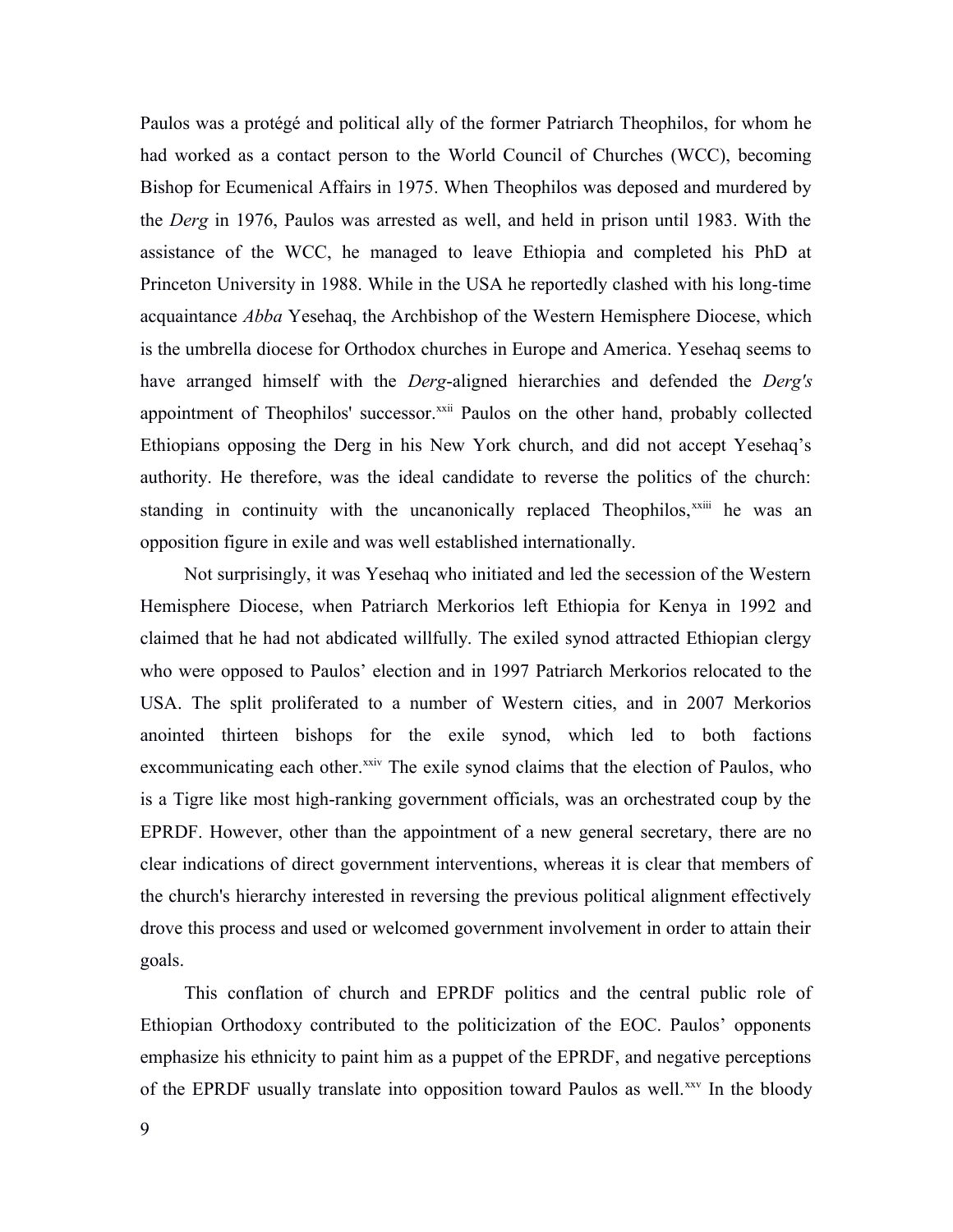aftermath of the 2005 elections, many hoped for a critical statement from the church and interpreted its call for peace as support for the EPRDF. This in turn led to the heckling of Paulos during the Meskel celebrations in September of the same year.<sup>xxvi</sup> The suppression of government critical prophesying monks or *bahitawis* has played into this narrative, especially when in 1997 *bahitawi* Fekade Sellasie Tesfaye was shot and killed inside the St. Stephanos Church in Addis Ababa by one of Paulos guards.<sup>xxvii</sup>

#### *Restricting public space*

As seen from the statistics above, Islam has not experienced such a dramatic increase in numbers as Protestantism. The most significant change during EPRDF rule was that Muslims have become far more visible within Ethiopian public space. Generally, the increasing visibility of Islam is evident by the mushrooming of mosques throughout the country, by the increase of "Muslim clothing", such as *hijab* among women, and skullcaps and white robes among males, as well as by the performance of religious ritual in public.

More specifically, the new political climate in the early 1990s contributed to the institutionalization of Islam. A first important step was the *de jure* establishment of the EIASC in 1991, and the restructuring and election of a new leadership in October 1992.xxviii Other crucial organizations were the Ethiopian Muslim Youth Association and the Da'wa & Knowledge Association, both established in 1992. These organizations were heavily focused on "reviving Islam" and played decisive roles in making religious literature available, in the construction of mosques and in supporting various forms of da'wa.<sup>xxix</sup> The early 1990s also saw the emergence of a number of Islamic magazines and various publishing houses – engaged in importing and translating religious texts from Arabic as well as publishing works by indigenous Muslim writers.<sup>xxx</sup> Islamic education became more structured in the form of *madrasas* with teaching structured through classrooms, defined grade-levels, and syllabi. While such *madrasas* in various sizes appeared all over the country, a major one was the Awaliyah School & Mission Centre in Addis Ababa, which saw the adding of new departments and faculty during the 1990s. The school had been supported by the Saudi-based World Muslim League (MWL) since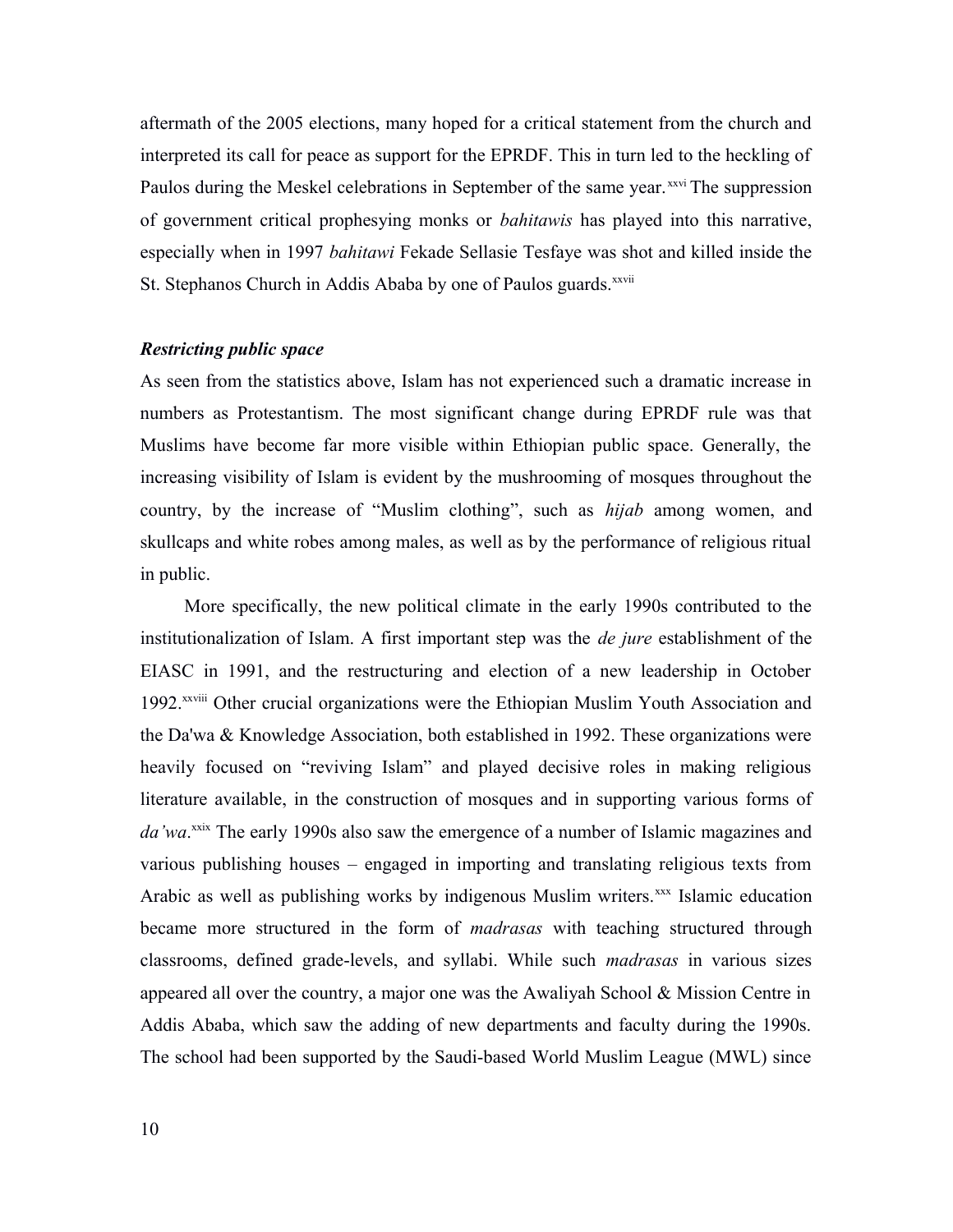1966, and in 1993, the formal ownership of the school was transferred to International Islamic Relief Organization, a branch of MWL.<sup>xxxi</sup>

While the developments leading to a more organized and visible Muslim community went relatively unchecked in the first half of the 1990s, the years 1995 and 1996 became a watershed for organized Muslim activities. With reference to the growth in the number of mosques all over the country and the increasing number of Muslims holding governmental and public positions, Christians were becoming gradually worried over Islam's increasingly visible role in public space. The government was similarly showing signs of concern over increased religious activism, which they perceived to be a trend of politicization of Islam. This fear was amplified by a demonstration in Addis Ababa in November 1994, when Muslims demanded that the *shari'a* should be included as one of the bases for the national constitution. When worshippers at the al-Anwar mosque in Addis Ababa clashed with the police on 21 February 1995, leaving nine people killed and over one hundred wounded, the government used this as an opportunity to crack down on unwanted developments within the Muslim community.<sup>xxxii</sup> In the following days, hundreds of Muslims were imprisoned, suspected of involvement, and on the 22 February, armed police surrounded the offices of the Ethiopian Muslim Youth Association. All those present were arrested, and the offices were closed. The situation worsened after the failed assassination attempt against the Egyptian president Hosni Mubarak during his visit to Addis Ababa on June 26 the same year. Five of the attackers were killed on the spot, and it was later learned that the Egyptian organization *Jama'a al-Islamiyya*, allegedly with the assistance of Sudan, was responsible for the assassination attempt.xxxiii The incident led to continued arrests, and to the extradition of Egyptian and Sudanese nationals. In addition, the bomb-attacks by the Somali *al-Itihad al-Islamiyya* on Ethiopian soil from May 1995 to April 1996 – and Ethiopia's retaliation – further fuelled tensions.

The ruling party's reactions deprived Muslims of much of the freedoms they had acquired since 1991, and with the closure of Islamic organizations, it left the EIASC to emerge as the sole actor claiming to represent the Muslim population as a whole. The council's vast apparatus and its close links with the government have effectively enabled the latter to monitor and control developments within the Muslim community. The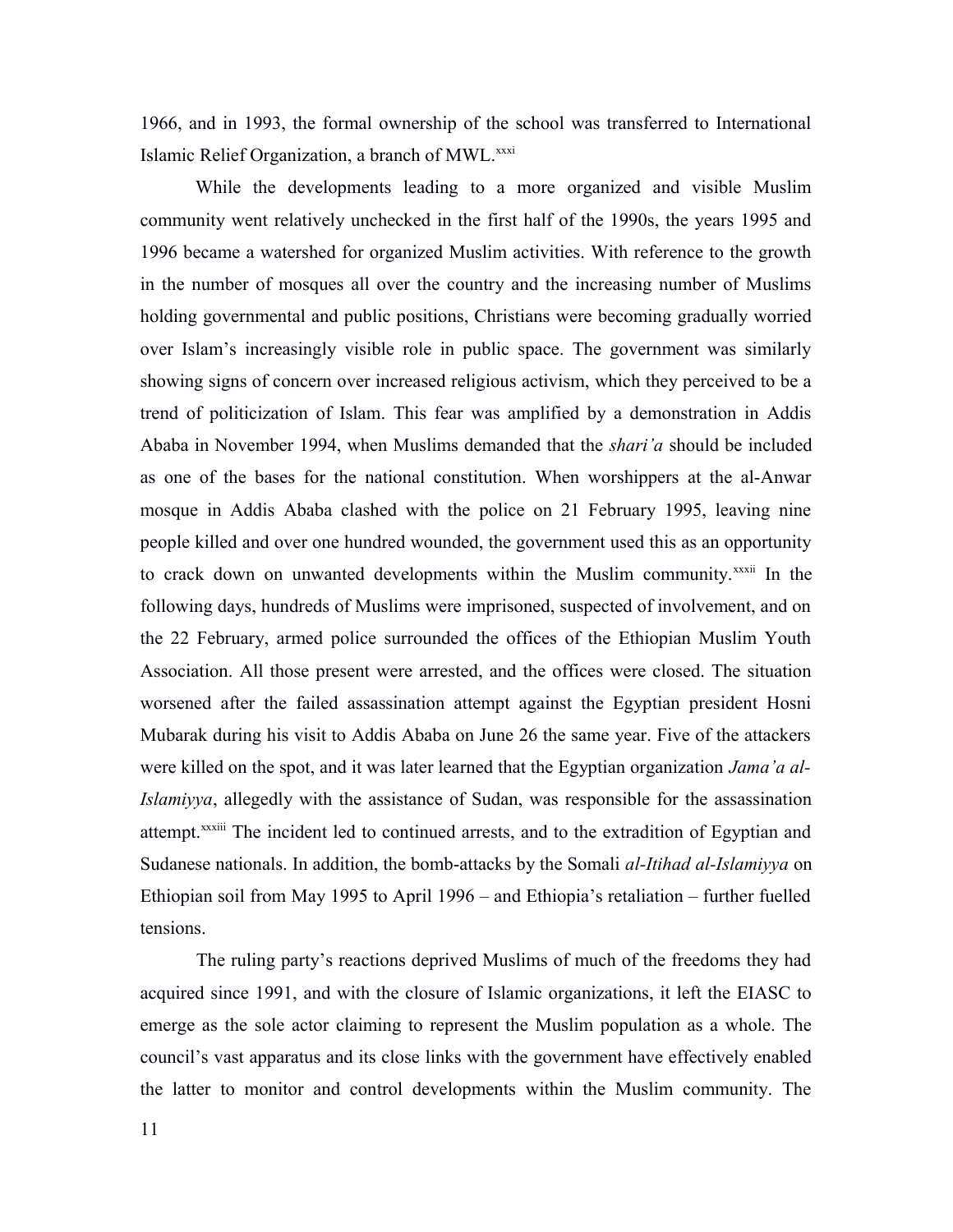council has on its side proved to be a loyal instrument in curbing unwanted movements – in particular the Salafi movement, or the Wahhabis, as it is referred to locally. In January 2004, the EIASC voted to remove all executive members of the council, replacing them with staunch anti-Salafis. Interesting to note is that the voting session was attended by a representative from the Ministry of Foreign Affairs. The hegemonic position of the EIASC has consequently impinged on the possibilities of forming alternative organizations, which has contributed to a situation in which Islam in Ethiopia is highly informal and de-institutionalized. An effect of this was, however, that the mosque became increasingly important, to a certain degree representing closed space for the authorities and consequently encumbering their possibility to monitor the movements of the Muslim community.

The terror-attacks on 9/11 and increased geopolitical tensions in the region spurred increased concern from the ruling party, and Ethiopian Muslims were publicly accused of aspiring to political power based on radical religious ideas.<sup>xxxiv</sup> The EPRDF's fear of political Islam was exacerbated by the increasing strength of Islamist insurgents in Somalia, and the political takeover by the United Islamic Courts (UIC) in June 2006 sparked concern over its potential effects on Ethiopia's Muslim population.xxxv The Ethiopian response came in late December 2006, when its forces crossed the border, swiftly ousting the weak, yet overconfident UIC from power. The military did not manage, however, to defeat the violent insurgent movement *al-Shabab*, which filled the vacuum left by the UIC and gradually grew in strength. In January 2009 the Ethiopian forces vacated Somalia, leaving it to the African Union forces (AMISOM) to deal with the Islamist insurgency. The EPRDF has, however, continued to meddle in Somalia by supporting political factions, like the Sufi-oriented *Ahl al-Sunna wal Jama'a* which it considers as representatives of a more "home-grown" tolerant and peaceful Islam – in contrast with Salafi actors perceived as representing a "foreign" militant Islam.

In convergence with this, the ruling party undertook several measures further restricting the public space of Muslims in Ethiopia. In May and November 2007, the Ministry of Education issued drafts for a law addressing the question of religious expressions in public schools. The constitutional tension between freedom of religious expression (Art. 27) and the mandate to keep education free from religious influence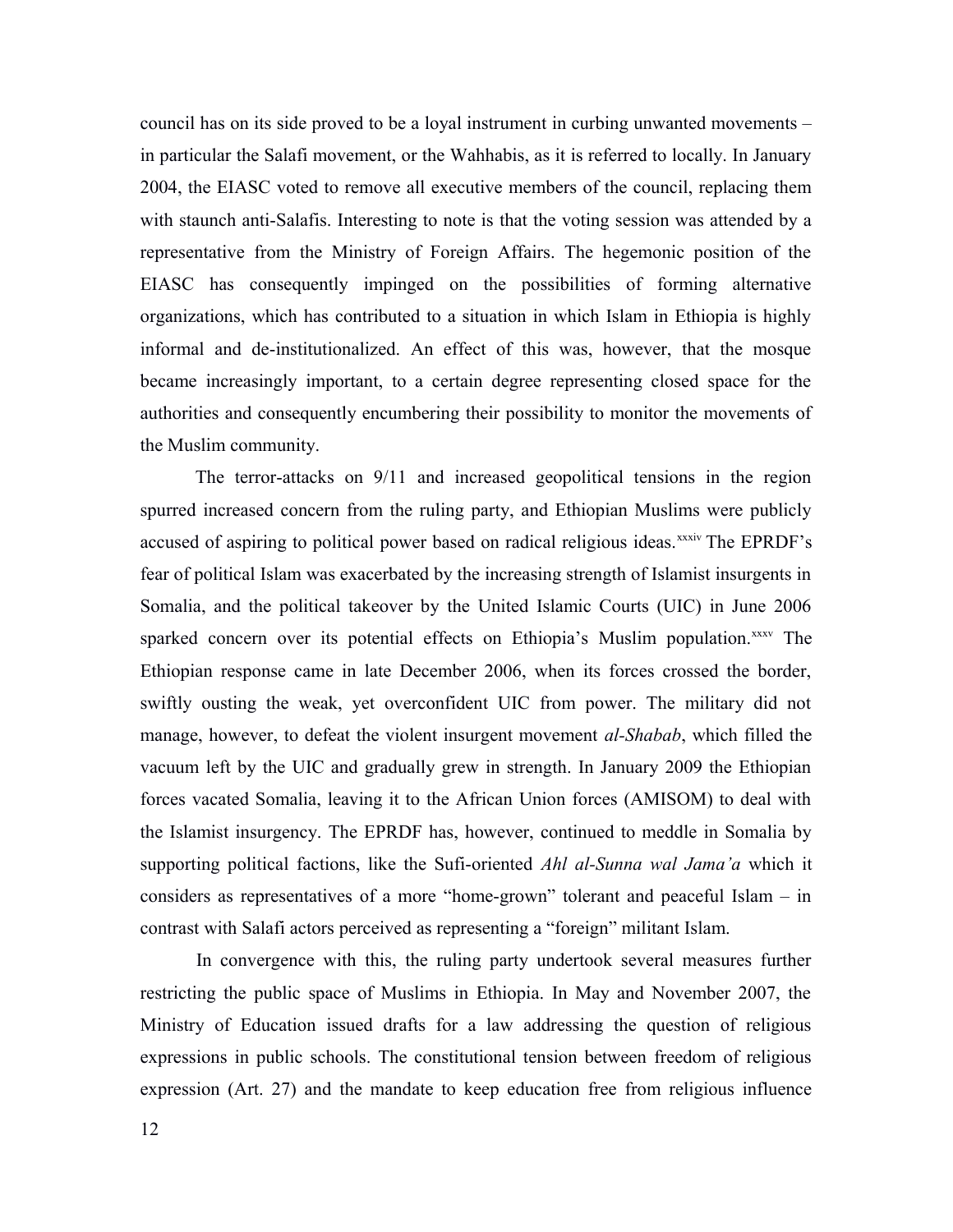(Art. 90)xxxvi came to bear in the proposition to restrict the use of *hijab* and *niqab* in public schools, as well as the prohibition of congregational prayer within school premises.<sup>xxxvii</sup> Moreover, realizing that it was unable to monitor the activities within the growing number of mosques, the EPRDF issued, through the EIASC, in 2009 a registration-form to the country's mosques, ordering them to submit information on how they were run, on the sources for income and whether the mosque was linked to any outside donors.<sup>xxxviii</sup> On 23 February 2009 the government issued a ban on all Muslim religious activities which had not been approved on beforehand by the EIASC.<sup>xxxix</sup> There were also unconfirmed reports saying that the security apparatus had issued a list of nearly 100 Muslims to be arrested.<sup>xl</sup> No information on the background and reasons for this is available, but it seems that regional instability was an important factor.

# **Politics, religion, and the negotiation of public space**

As seen so far, the combination of policies opening space for religious groups and executive actions imposing limits on the same, have had different impacts on the religious communities. With regard to the EOC, still the most visible and influential religious force in Ethiopia, there seems to be a certain conflation of EPRDF and church interests, which arguably is driven more by internal church politics than direct government intervention. The growing visibility of the Muslim community, on the other hand, has been subjected to increasing regulations and limitations, which are partially connected to the larger geopolitical developments in the region. Protestant churches, in turn, have hardly been the target of direct government intervention and have largely profited from the enforcement of religious plurality, while being structurally influenced by some of the government's policies.

These different trajectories have forced religious communities to apply certain strategies when moving in this space, which become apparent in the production of disparate narratives for the legitimization of religion in society, and in the demarcation of inter- and intra-religious boundaries being played out in the public once again.

# *Political narratives*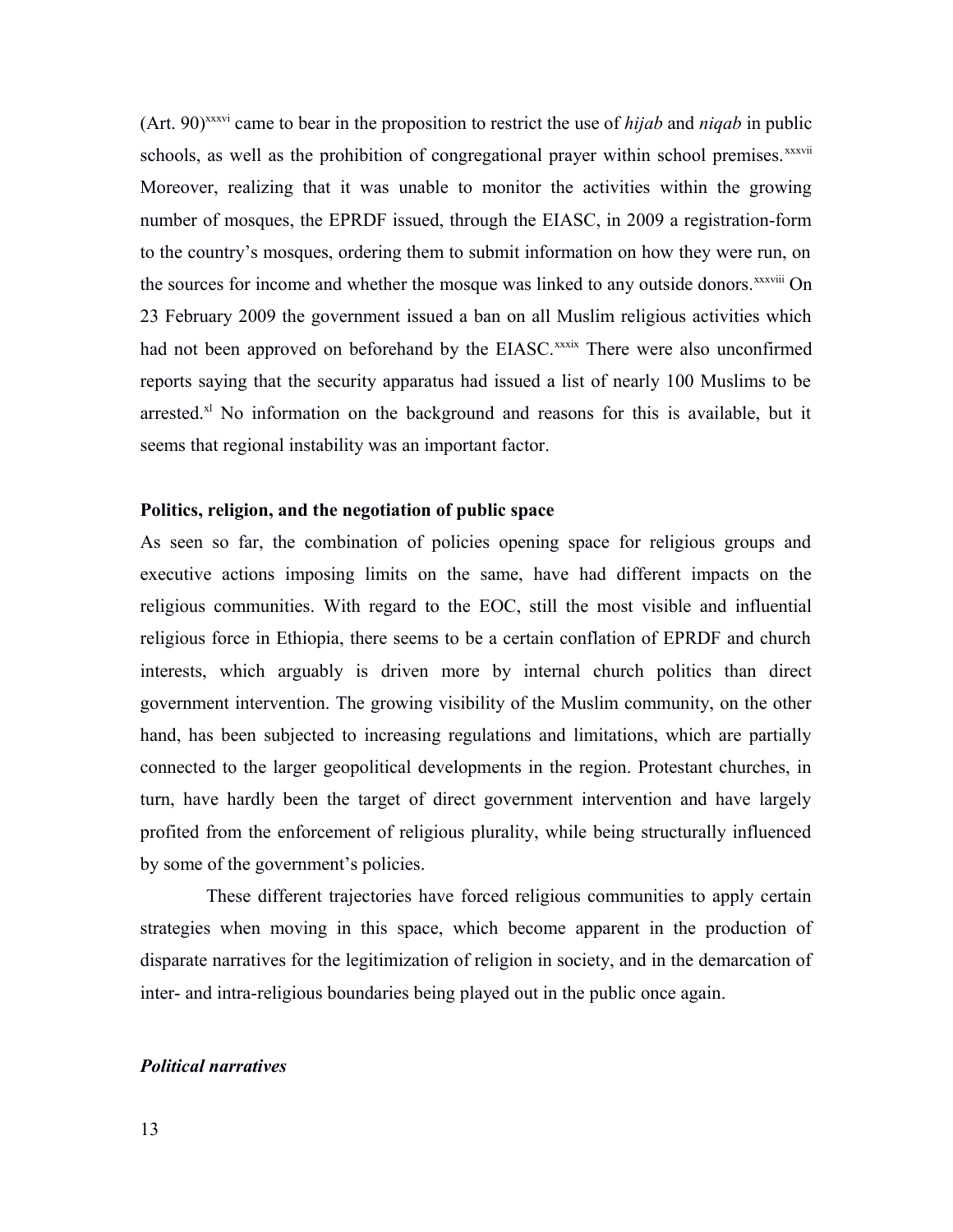The EOC has reacted to its loss of political power by more or less reiterating its importance for the integrity and identity of the Ethiopian nation-state with historical and cultural arguments. A book published by the patriarchate in 1997 states, for example: "Our culture, our strength, our freedom, our unity and our basic teachings are built on the foundation of our church. Therefore our church is the symbol of unity and freedom for Ethiopia as a whole and all Ethiopians, and the center of spiritual and social ministry." <sup>xli</sup> In a similar way, a history book published by the *Mahibere Kidusan*<sup>xlii</sup> affirms the centrality of the EOC by outlining its contributions to the administrative and legal foundation of the country, its cultural and social life, the preservation of Ethiopia's heritage, and the promotion of tourism.<sup>xliii</sup> Regretting the disintegration of this religiopolitical unity, the publication bemoans the "attacks of radical Islam and the spread of mosques" as an example for religious organizations which infringe the rights of the Ethiopian church and inflict attacks in the "name of freedom of religion and democracy."xliv Moreover, the incursion of "heretics", i.e. Protestants, is seen as a contributing factor to moral decay and social disintegration, since their insistence of salvation by grace and not by works has led to a decrease of "prayer, fasting, charity, self-control, solidarity, obedience, mutual respect, harmony, and similar goods."<sup>xly</sup> These and similar statements, pointing to the dangers of religious liberty in contrast to the benefits of a close state-church alliance, affirm the political aspirations of the EOC and simultaneously outline its political strategy of compensating for the loss of power: By pointing to the historical and cultural heritage, the idea of an essentially Orthodox Ethiopia is upheld and defended against the perceived threats of Westernization and Islamic growth.

The political outlook of many Protestants, on the other hand, appears to be one of overt de-politicization, articulated in narratives of persecution and of personal faith in Jesus Christ as the solution to all ailments of society. Especially Pentecostals have learned to tell their history as a story of oppression, and in a somewhat triumphalist manner they portray the present religious liberties and the growth of Protestantism as rewards for previously endured sufferings. This legacy of persecution is also accompanied by a verdict on past regimes. In his *Revival in Ethiopia* the Pentecostal historian Bekele Woldekidan reflects on the legacy of Haile Selassie's government and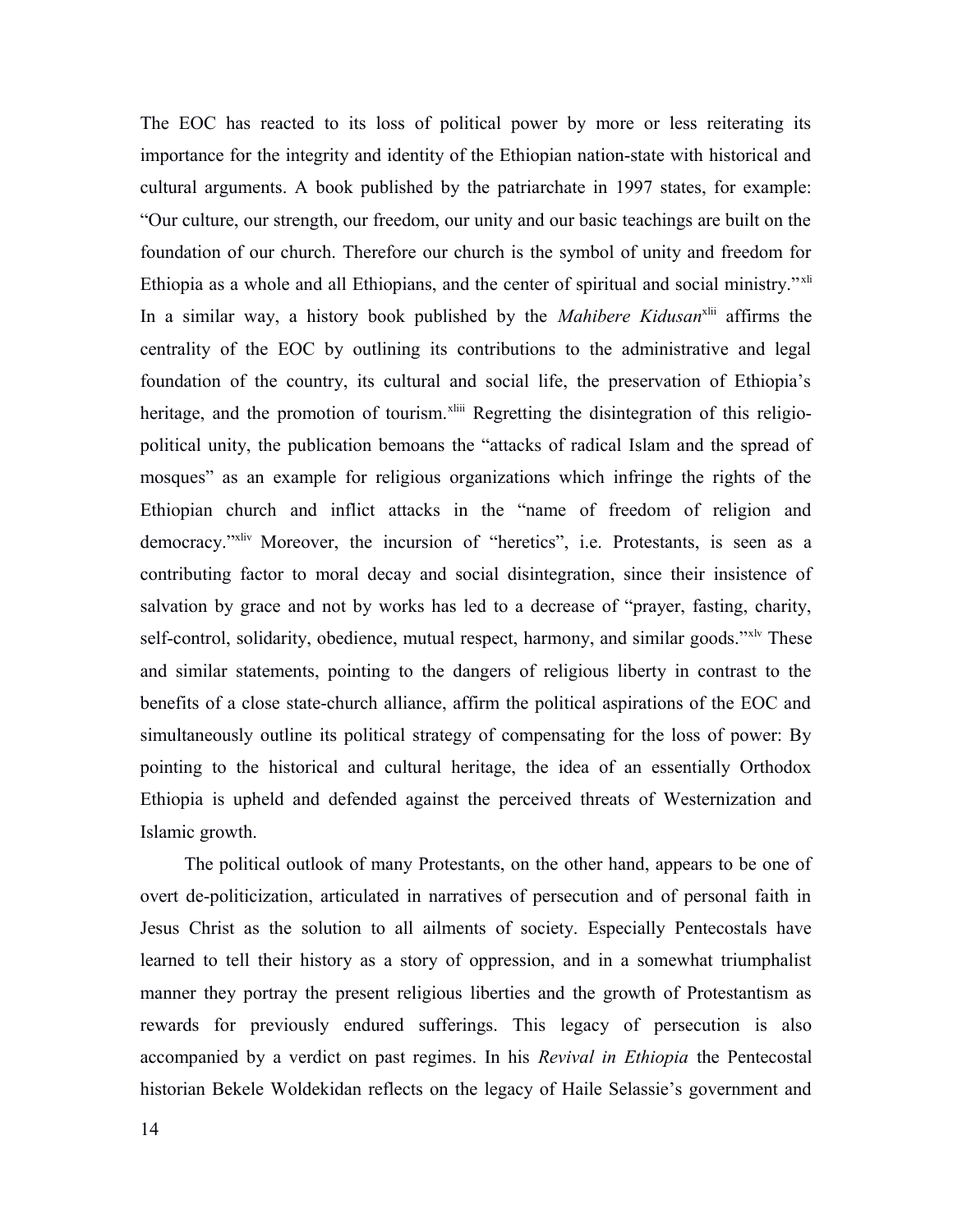tells how the emperor had been confronted with the gospel through various evangelists, but failed to stop the persecution of Pentecostals.<sup>xlvi</sup> Bekele's verdict is clear: "His government tried to stop God's visitation, using the police force and judicial institutions. God in turn, used his own army and stopped that government."xlvii Though the *Derg* is seen here as God's instrument to end imperial rule, it is soon judged in similar terms, since it too oppressed the revival movements. Such narratives of course contain an implicit political proclamation for present-day Ethiopia as well: the possibilities for Protestant evangelization define the character and survival prospects of Ethiopia's governments. This missionary zeal is connected to the assumption that only converted and sanctified believers will be able to abstain from corruption, improve the economy, and bring social change that lasts. The former prime minister of the Transitional Government, Tamrat Layne, became one of the most prominent proponents of this idea. In 1996 he fell out with Meles Zenawi, was imprisoned for twelve years on charges of fraud, and converted to Protestantism during this time. After his release he asserted that he would abstain from politics, since, in his opinion, Ethiopia could only be improved through people turning to Jesus Christ.<sup> $x$ lviii</sup> His testimony was given center stage in the biggest Pentecostal Church in Addis Ababa and received standing ovations.<sup>xlix</sup>

A notable exception to this overtly apolitical outlook may be the EECMY who holds a special political heritage in the memory of its former general secretary Gudina Tumsa. Especially during the transition period, the church attempted to revive Tumsa's political legacy and spoke out against different human rights violations.<sup>1</sup> However, in recent years there has been less evidence of such involvement, which arguably has to do with the ethno-political conflict in the midst of the church and the growing influence of the Pentecostal political narrative.

While the developments in 1995/96 impinged on Muslims' access to public space, they did not diminish their engagement in politics. It needs to be noted, though, that Muslim views on politics has taken a different form than the often portrayed notion of seeking power based on Islamic political preferences. The Salafis have in general refrained from partaking in political debates, yet their view on politics – as forwarded by a range of Salafi informants – has largely been congruent with the official secular paradigm of the EPRDF, in which they argue that in a heterogeneous religious society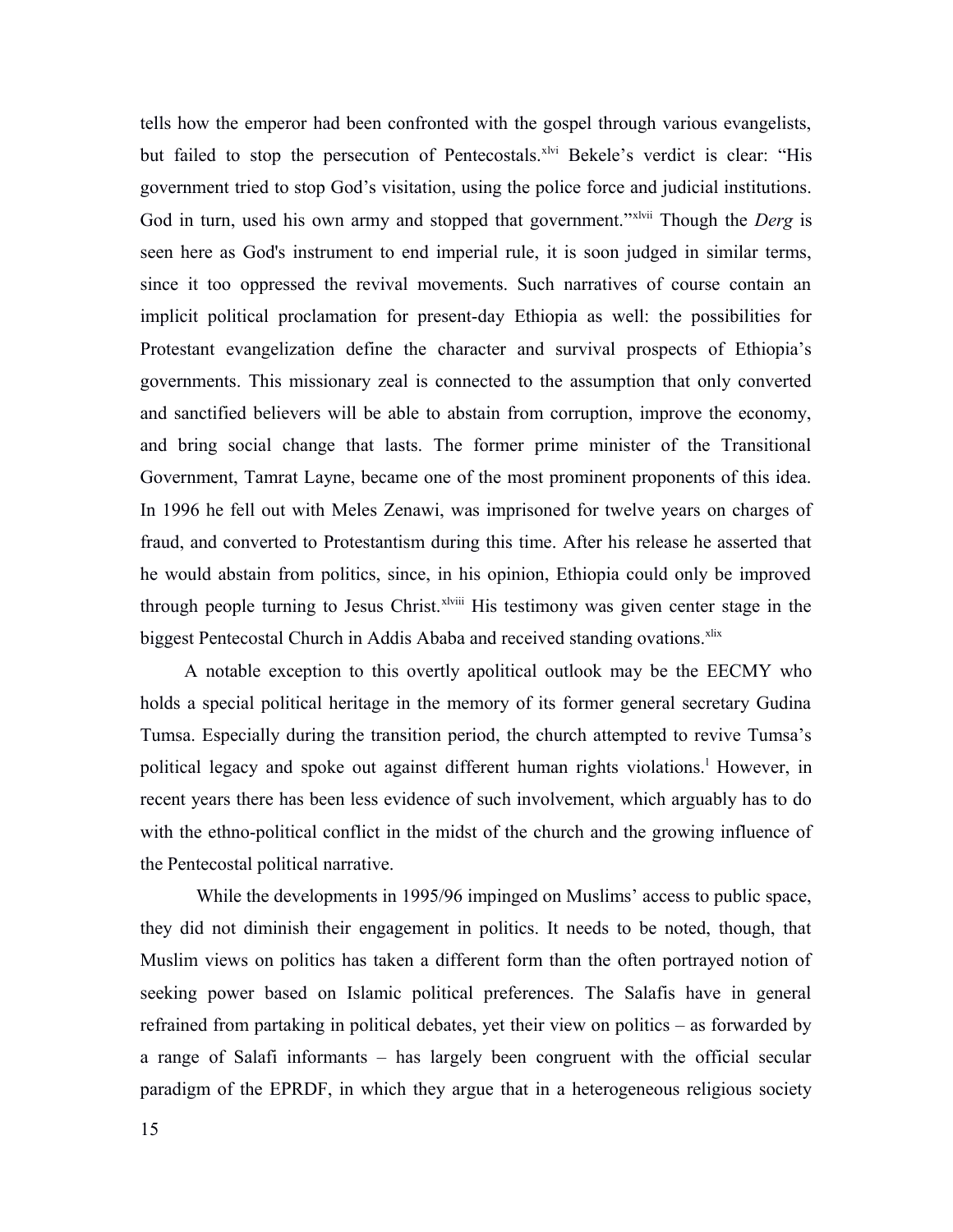like Ethiopia, religious freedom and equality for the different groups could only be secured under a secular government.<sup>If</sup> The group most explicitly advocating involvement in politics is the so-called Intellectualist movement. Highly informal and devoid of any organizational structure, this rather elitist movement evolved around certain individuals advocating a set of ideas. It has been ideologically affiliated to the mainstream version of the Muslim Brotherhood, and has been actively disseminating the ideas of Hassan al-Banna, and in particular those of Yusuf al-Qaradawi to the Muslim public. Initially surfacing on the campuses of Addis Ababa University and other institutions of higher learning in the early 1990s, it soon gained popularity among Muslim students. Outside the campuses, the movement was able to exert influence through public lectures and through regular contributions in Islamic magazines. Referring to discrimination found in Ethiopia's past, the Intellectualists have been much concerned with the legitimate place for Muslims in Ethiopian society, worked for equal representation of Christians and Muslims in public life, and argued for the creation of a secular political environment safeguarding and facilitating mutual respect between the religions and their peaceful coexistence.

The resurgence of the *Takfir wal Hijra*<sup>lii</sup> in Jimma around 2005 pointed to a politicization of Islam. Taking an exclusivist position towards both Salafi and non-Salafi Muslims, the group has moreover assumed a radical position toward the Ethiopian state, seen among others by their refusal to hold ID cards and to pay taxes. When this was stated publicly in 2009, the EPRDF decided to send in the army, leading to violent clashes with the Takfiris and to the imprisonment of allegedly over 1500 men and women.<sup>liii</sup> While the Takfiris probably see the establishment of an Islamist political order as desirable but unrealistic, they may opt for an isolationist strategy, detaching themselves from state and societal structures, seeking to carve out both symbolic and territorial space for the realization of their ideological preferences.

It seems that Muslims in the last decade have become increasingly critical of the EPRDF. From initially being supportive of the federalist system and subscribing to the secularist ideology of the state's non-involvement in religious affairs, the lack of democratization in general, the perceived bias towards the Christians, the intervention in Somalia, and the monitoring of the Muslim community are creating more negative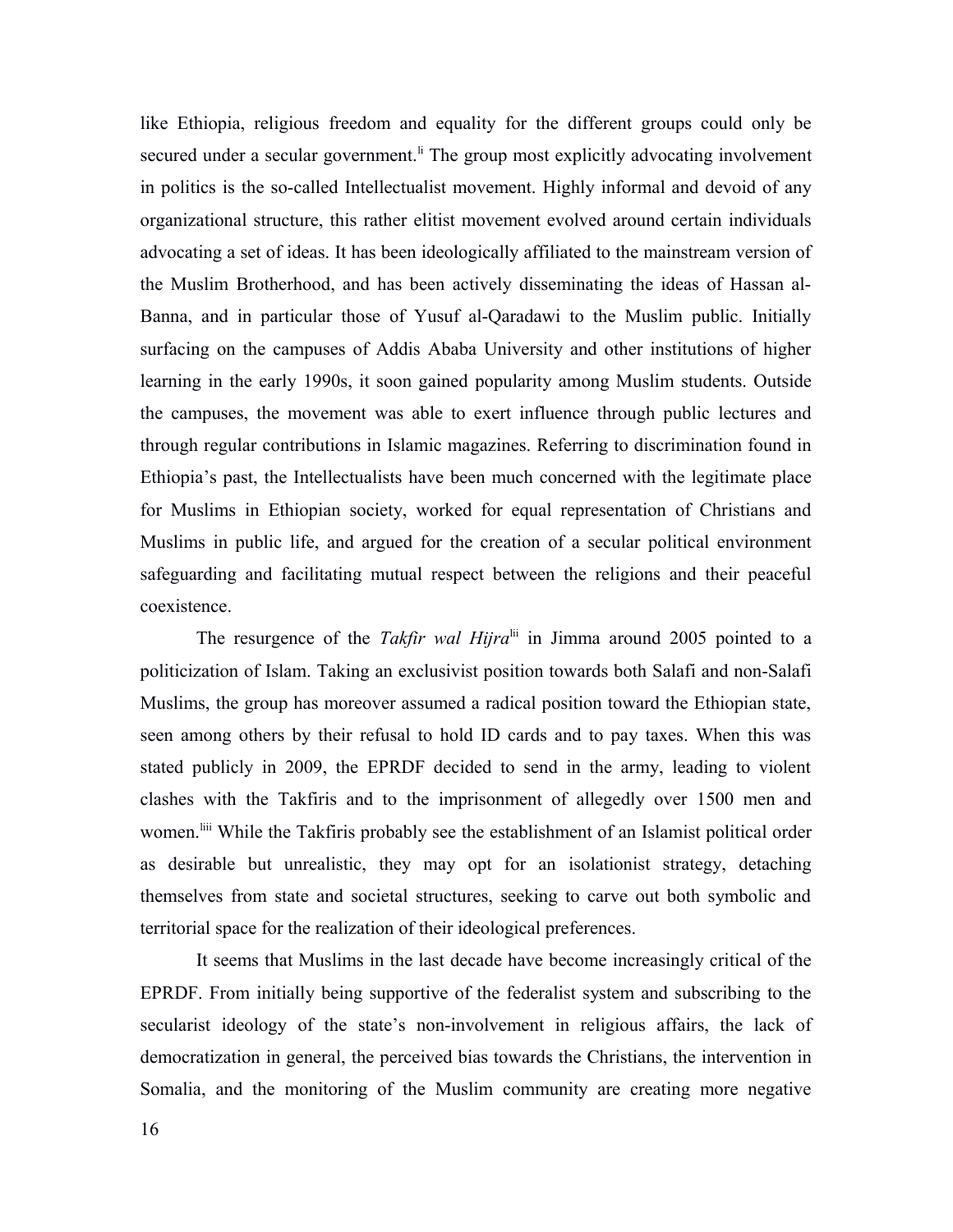attitudes towards the ruling party. A particularly burning issue is the ruling party's interference in the EIASC, which not only is seen as a breach of their constitutional rights, but also as depriving Muslims of independent representations and dividing them as a community.

#### *Demarcating intra-religious boundaries*

The rise of Protestant Christianity has led to considerable tensions between the two Christian blocks, which are deepened by their different political narratives. Moreover, Protestants often invoke a renewal rhetoric, which may turn into polemics, for example when they allege that the EOC has blurred the message of Christianity with its veneration of saints and elaborate ritual practices, and therefore must be brought back to the faith of the early church.<sup>liv</sup> The resulting conflicts from these contrasting outlooks were not only manifest in public riots and condemnations but run right through many families, where they frequently take on the nature of inter-generational conflicts.<sup> $\nu$ </sup> The Mahibere Kidusan explicitly addresses this point by targeting the educated youth, but their apologetic and unnuanced characterization of Protestants arguably contributes to widening the gap.

The increasing "Pentecostalization" of Protestantism has further hardened the fronts. The highly visible and audible nature of Pentecostal services puts them into direct competition with the EOC, and their strict prohibition of alcohol and dancing tends to divide social activities and family gatherings. In addition, Pentecostalism has helped to vitalize and contextualize mainstream Protestant churches, putting them in more direct competition with Orthodox nationalism.

Pentecostalism has also reached the EOC itself in the form of Orthodox Charismatic movements, some of which have come into conflict and broken away from the church. The most prominent example of this was the Ammanuel Fellowship (now Ammanuel United Church), which began as a prayer fellowship in Nazaret in 1991, left the church in 1995, and became increasingly Protestant in the following years until it finally joined the ECFE in 2004. Similar groups aiming to stay within the EOC, often congregate in secret, because the division between the largely Pentecostal Protestants and Orthodox Christians has left little room for hybrid Charismatic identities.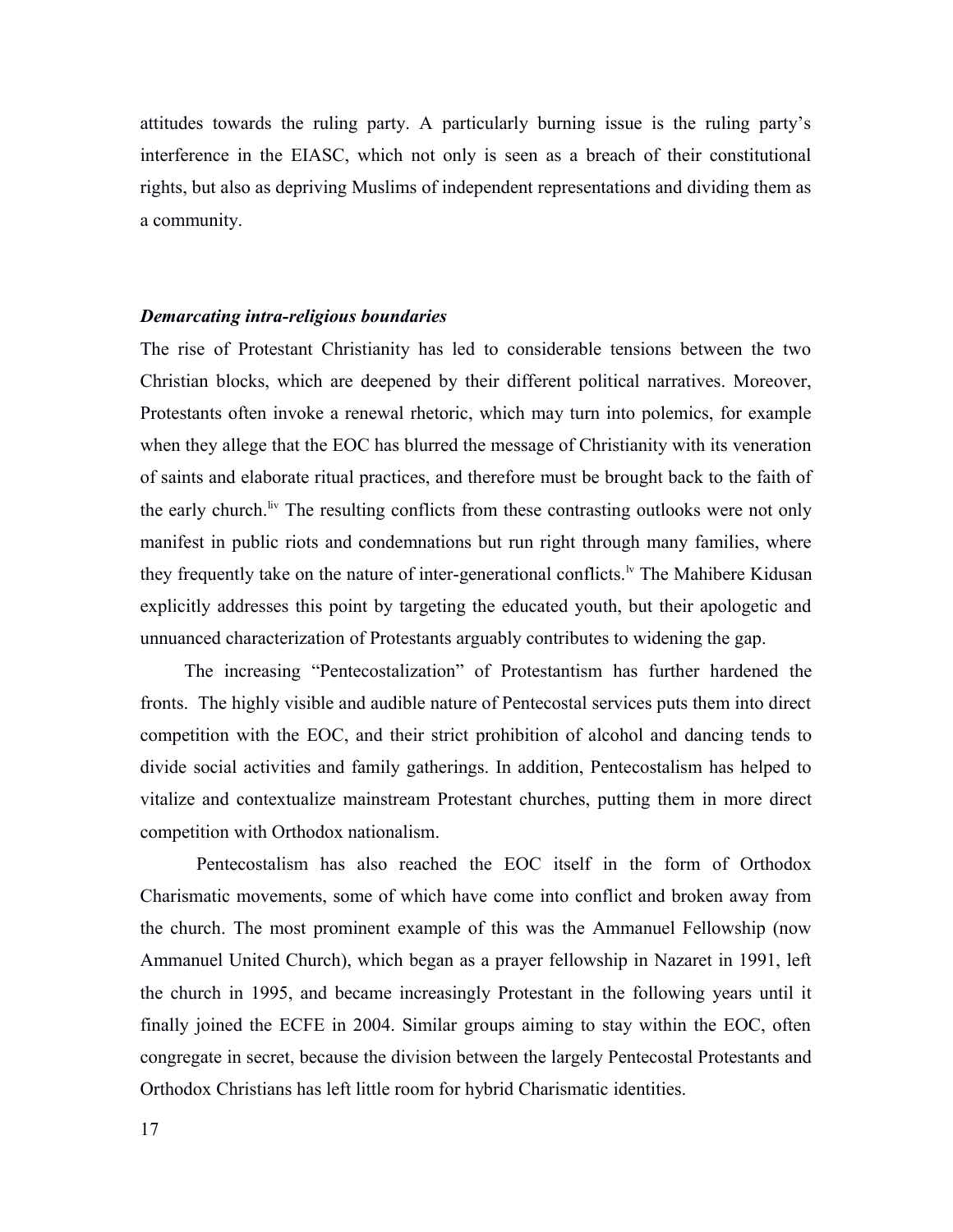Intra-religious tensions among Muslims have been much related to the growth of the Salafi movement. While the Salafis' attacks on pilgrimages to shrines, on saint veneration, and on other practices that are seen as 'contaminating the true faith' have provoked tensions and divisions among Muslims in Ethiopia, Salafism experienced, at the same time, internal fragmentation with the surfacing of what may be referred to as the so-called Ahl al-Sunna movement, which attracted followers largely from the young generation. This faction favoured a stricter interpretation of the Salafi tenets, in many instances leading to conflict with the senior Salafis. Pertinent issues that were addressed referred to morality and individual religiosity among the young generation in the 1990s, like agitating against alcohol, tobacco, *khat*, TV and pop-music, or prescribing certain codes of dress and personal appearance. The most radical wing of the Ahl al-Sunna came to be represented by the already mentioned Takfir wal Hijra grouping.

Intra-religious tensions in Ethiopia have also been related to the already mentioned Intellectualist movement and the *Tabligh*. The latter is probably the largest Islamic movement in Ethiopia, and seems to have arrived in Ethiopia in the early 1970s, by way of South African and Kenyan *Tabligh* missionaries, attracting followers among the Gurage community in Addis Ababa. Its activities remained limited under the *Derg*, resurfacing in 1991. Extensively focused on *da'wa,* Tabligh missionaries are sent out from its *markaz* (centre) in Kolfe area in Addis Ababa to various parts of the country. In accordance with *Tabligh*'s principle of self-reliance, all the missionaries are supposed to take care of their own expenses, thus making the movement independent from any outside funding.

# *Inter-religious relations*

Inter-religious relations in Ethiopia have deteriorated in recent decades, with an increase of skirmishes and violent clashes between Christians and Muslims. Many of the concrete conflicts between Christians and Muslims have been due to competition over public space in the literal sense – connected to construction of mosques or churches, as well as to celebrations of religious holidays. Clashes have mostly been of a local nature, the level of violence has been relatively low, and they do not reflect religiously coordinated efforts in augmenting tensions. Therefore, the inter-religious conflict and the high degree of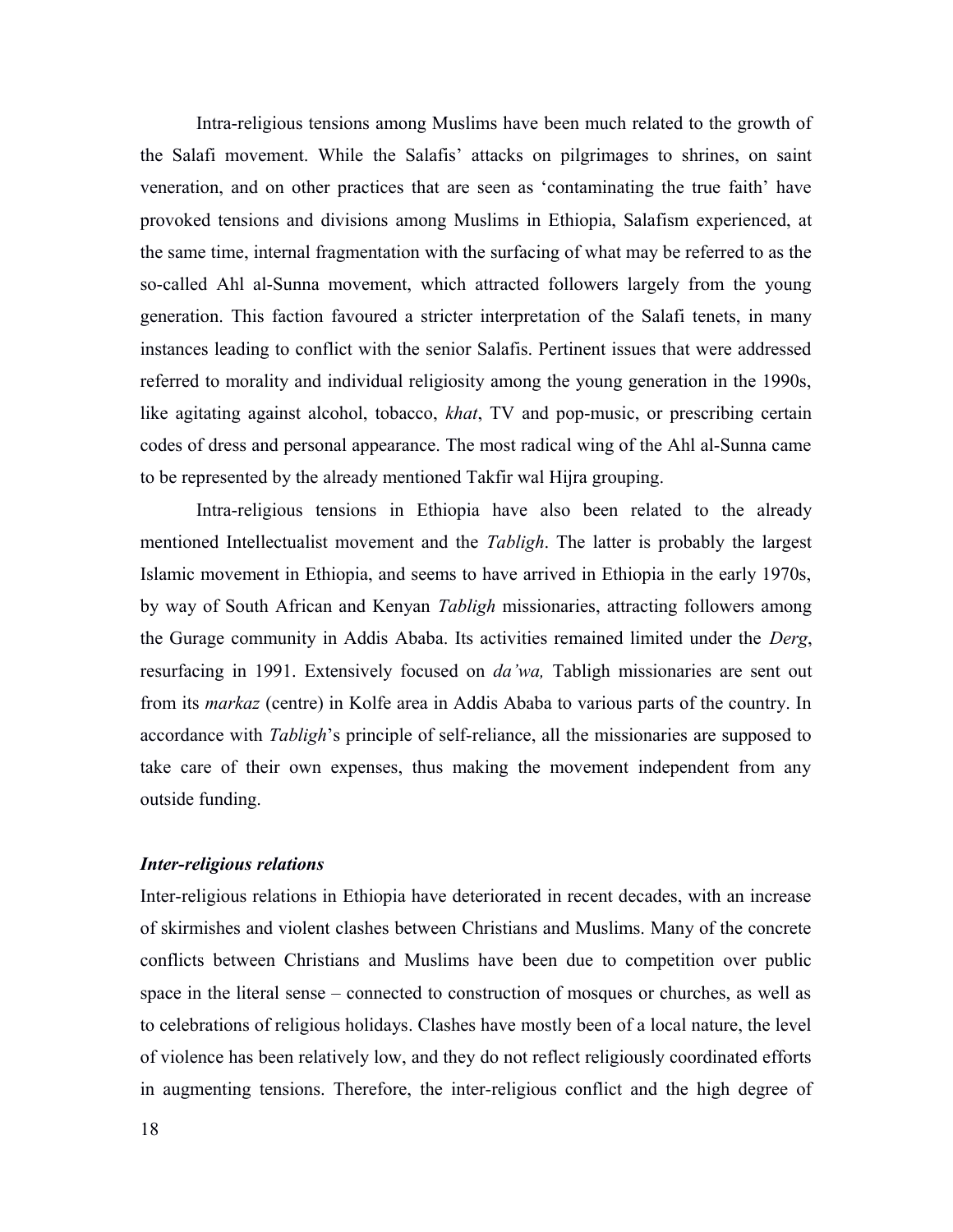violence that occurred around Jimma and in Beghi (Wollega) in 2006 came as a surprise to many. The conflict erupted in connection with the celebration of *Timket* in a village outside of Jimma, and gradually spread to the Beghi area. It resulted in casualties on both sides, churches were burned, and unconfirmed reports tell about Christians being forced to convert to Islam.<sup>Ivi</sup> It is interesting to note that the group most actively involved in the conflict was said to "oppose paying tax to the government" and detaching themselves from the Christians and denouncing other Muslims – pointing in the direction of the Takfir wal Hijrah.<sup>Ivii</sup> Having said this, it is obvious that the conflict was far more complex.

The current fragile situation involves a number of disparate actors, and remains related to the particular legacy of Christian-Muslim relations in Ethiopia feeding in to today's religious discourses both within the Christian and Muslim communities. Whereas the peaceful relationship between Christians and Muslims in Ethiopia has often been celebrated by both Ethiopians and foreign observers, this remains a simplification of a far more complex picture. Christians-Muslims relations on the micro-level have been of a seemingly harmonic character, yet relations on the macro-level have in contrast been more antagonistic, shaped by recurrent conflicts in the past. From the Christian side, emerging as victorious from the historic inter-religious conflicts, this enmity in turn laid the foundation for pejorative and hostile attitudes towards Islam, as well as to a religious fault-line in which Islam was perceived as a possible external threat. This has led to policies of alienation, marginalization, and subjugation, and the crucial point is that peaceful inter-religious coexistence to a large degree was made possible because of an asymmetric relationship between the two, in which Orthodox Christians controlled the main political institutions and defined the Muslims as second-class.

Since 1991, this pattern has been dramatically reversed. This rise in Muslim-Christian tensions is arguably due to the new religious plurality abolishing this asymmetry. As constitutional changes and political reforms have highlighted Ethiopia's religious diversity, feelings of hope and expectations have emerged as well as discomfort and fear. Christians are in general seeing the rapid growth of mosques and Muslim representation in public life as a proof of a strategy of Islamization. As was shown above, Orthodox Christians view this as a sign of a disintegrating Ethiopian nation, bemoaning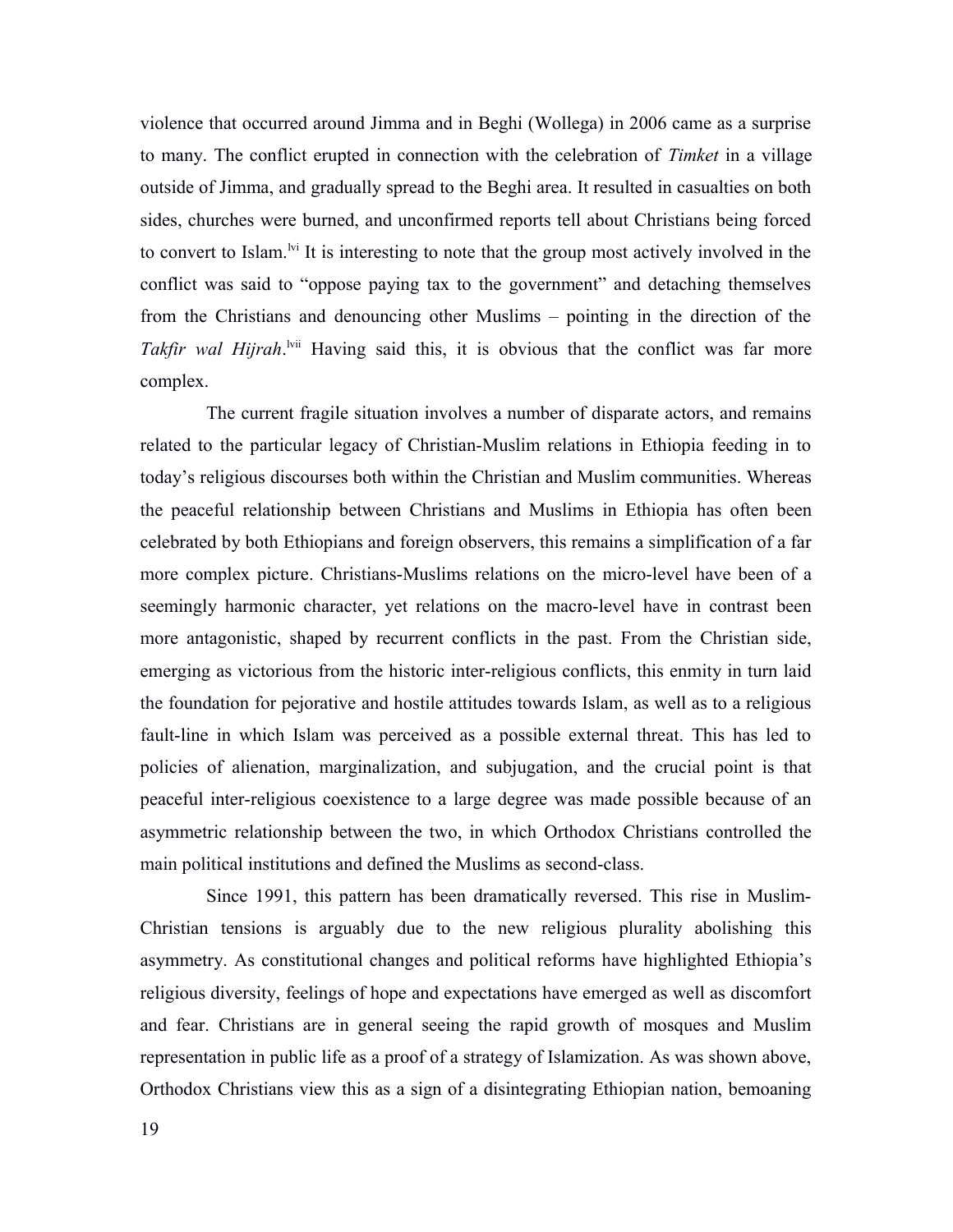that the "contemporary religious equilibrium is collapsing very quickly,"<sup>lviii</sup> and becoming fearful of "Islamic fundamentalism" produced by local discourses, regional tensions and the global "war on terror" narrative. Whereas the latter notion is equally shared by Protestants, they are more emphatic in their attempts to convert Muslims in all regions of Ethiopia, partially combined with a perspective of "spiritual warfare" in combating "the evil forces of Islam." From the Muslim side, the more fragile relationship towards Christians has produced intense debates about their position in the Ethiopian society and *vis-à-vis* the other religious groups. It has rekindled the image of being victimized, both in relation to the Orthodox understanding of Ethiopia as a "Christian Island", seen as continuation of past discriminatory sentiments, and in connection to the Protestant efforts in evangelizing them. $\frac{ix}{ }$ 

Leading to a more clear-cut demarcation of religiously marked boundaries this divide is aggravated through the production of polemic literature and audio-visual materials, through which both Muslims and Christians are forwarding negative images of the other. Books, VCDs, CDs and DVDs of this nature are made available for massconsumption, both as translations and as locally produced material.

#### **Conclusions**

In contrast to previous governments, the EPRDF has sought to accommodate the role of religion in the Ethiopian society. It has provided more space for the country's religions, separate from state and politics, and constitutionally enshrined religious equality and freedom of consciousness. However, the EPRDF has not fully succeeded in keeping religions and politics apart. As this paper has demonstrated, the ruling party has been carefully monitoring the space it has provided, and has on numerous occasions interfered in religious matters.

Increased religious activism and fragile inter-religious relations have spurred Protestants, Orthodox and Muslims to create their own, and largely competing narratives on the meaning of Ethiopia. Drawing upon Ethiopian historiography in a highly selective manner, each of these narratives has generated particular perceptions of the "other" and politics in general. For the EOC, the EPRDF take-over has entailed a severe realignment,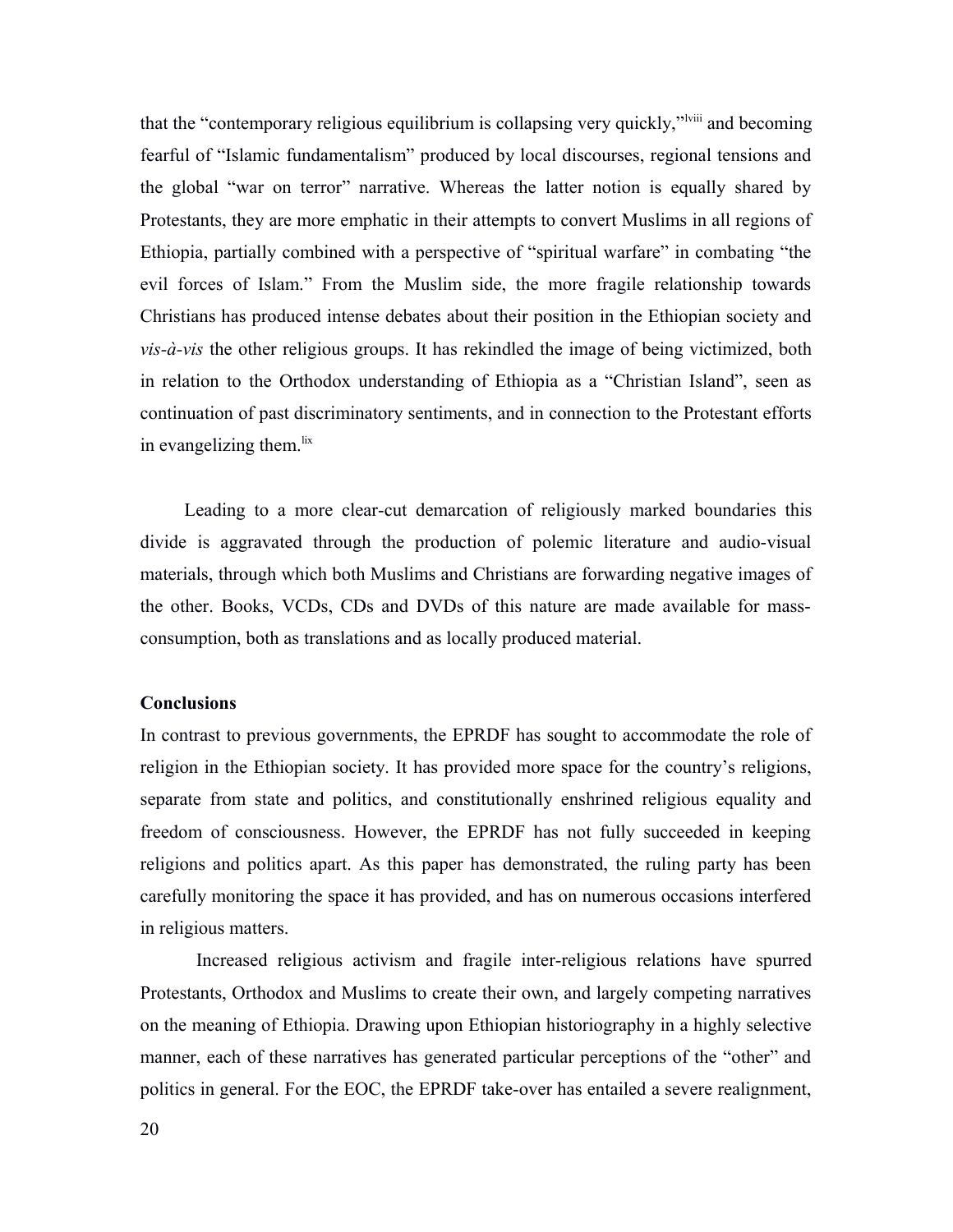from the reversal of the political co-optation under the *Derg* to the loss of previous political privileges. Increasingly challenged by the growth of Protestantism, the church has sought to transcend the idea of religious equality by reiterating its centrality for Ethiopian history and identity, a notion which is contested by Protestants and Muslims alike.

Protestants on the other hand, have largely profited from the new political climate, which for the first time awarded them official recognition on par with the other religious communities. Their growth, however, is nevertheless shaped and guided by actions of the executive, most of all in relation to registration and land leases. Therefore, the prominence of the persecution narrative among Protestants can be read as an implicit protest against potential government overreach.

Among Ethiopia's Muslim there is an increasing yearning for building unity, in which religion is gaining ground as point of identification. One question is whether this will supersede ethnic boundaries, and another question is how the Ethiopian government and the public will react to this development. The lack of a real democratization process, the continued marginalization of Muslim communities – coupled with regional tensions and global conflicts – could potentially radicalize Ethiopian Muslims and lead to the emergence of groups favouring stronger detachment from the wider society and forwarding a more exclusivist agenda.

The emergence of a pluralized religious factor in Ethiopian politics therefore is connected to vital questions of nationhood, identity and representations, which are likely to remain significant as Ethiopia re-appropriates its legacy. In this sense religion constitutes a significant force and is likely to remain relevant in the years to come.

**Notes**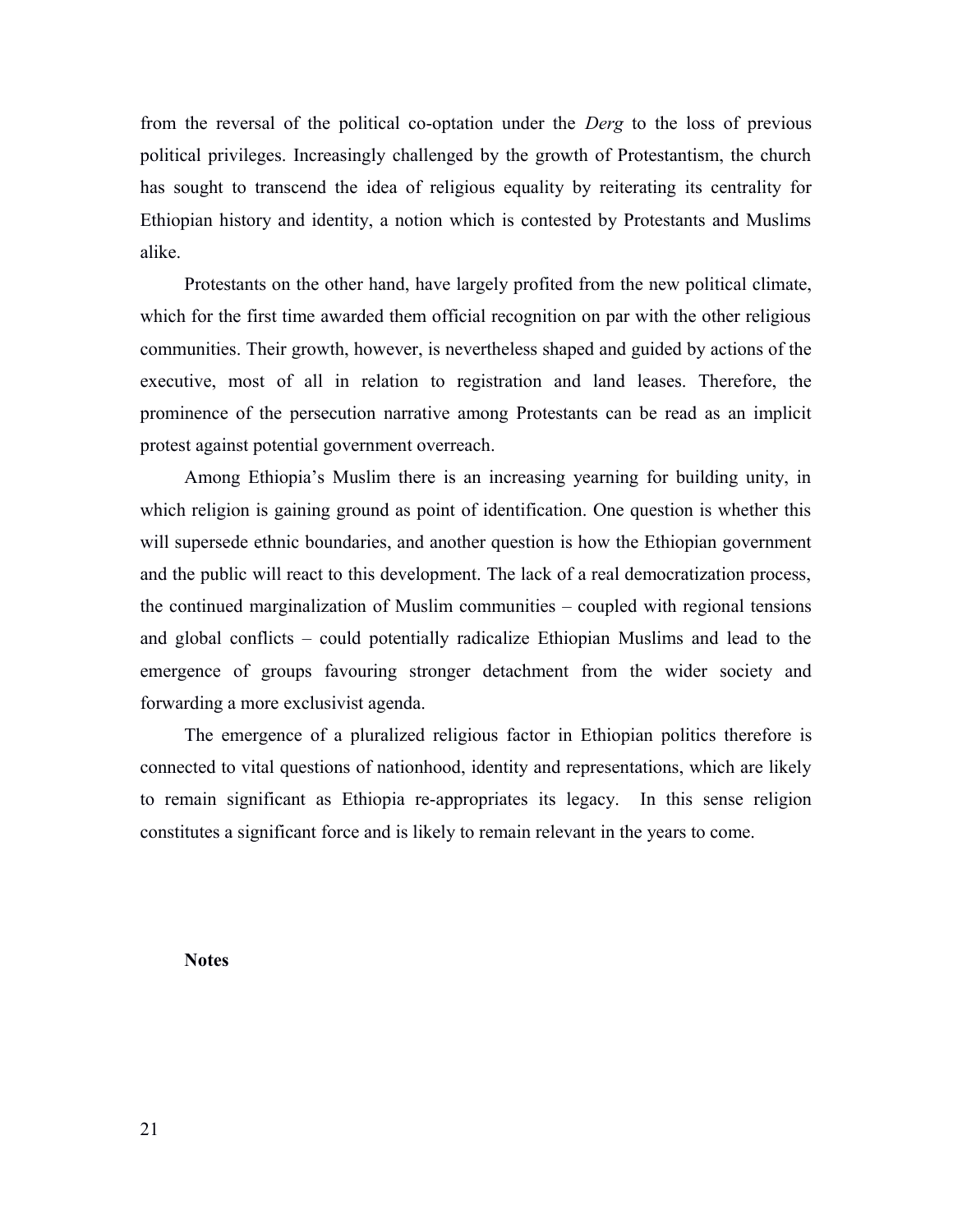The authors contributed equally to the writing of this article.

ii Cf. Haustein, "Navigating Political Revolutions"; For more details on the situation for the *shari'a* courts, see "Proclamation to Establish Kadi Courts." *Negarit Gazeta* 1, no. 12 (1942); "Proclamation to Provide for the Establishment of Naiba and Kadis Councils", *Negarit Gazeta* 3, no. 62 (1944); Ibrahim, "Freedom of Religion"; Abdul "Sharia Courts in Ethiopia".

iii See Clapham, *Transformation and Continuity,* 156; Teferra, *The Ethiopian Revolution*, 274–284.

iv Meles Zenawi renounced Marxism-Leninism at about the same time as Mengistu Hailemariam, see Andargachew, *The Ethiopian Revolution*, 362.

v See Young, *Peasant Revolution,* 177.

vi Hussein, *Islam and Islamic Discourse*.

vii See Penal Code, §476; Criminal Code §482. Participation is fined with 500 or 1,000 Birr, respectively, leaders can be put into prison for up to six months or up to twelve months.

viii "Legal Notice No. 321 of 1966: Regulations Issued Pursuant to the Control of Associations Provision of the Civil Code of 1960." *Negarit Gazeta* 26, no.1 (1966):1–10), here §8(1).

 $\frac{1}{x}$  Traditional religions (2.7 percent), Catholicism (0.7 percent) and others (0.6) percent form a small minority. These numbers have been criticized, most of all by the Muslim community. See e.g. "Ethiopia: Muslim Critics Reject National Census for "Missing Millions," *Jimma Times*, December 27, 2007. http://jimmatimes.com/article.cfm?articleID=31653. (accessed September 23, 2010)

x Central Statistical Authority, *The 1984 Population*, 60.

xi Central Statistical Authority, *The 1994 Population*,129.

<sup>xii</sup> See Haustein, "Writing Religious History" for a comprehensive treatment.

xiii See ibid., 18–21.

xiv See Donham, *Marxist Modern,* 144.

xv Cf. Eide, *Revolution and Religion*, 243–245; Gemechu, "A Church Under Challenge", 128.

xvi See Tsega, "Protestant Mission Activities"; U.S. Department of State, *Ethiopia International Religious Freedom*, for such occurrences in Bahir Dar (1994) and Mekele (2003).

xvii Cf. Haustein, "Navigating Political Revolutions", 124–130.

xviii See Gemechu, A Church Under Challenge, 137–142; Mitiku, "The Challenge of Language", 27–38. The breakaway faction initially was led by the former president of the EECMY, Francis Stephanos.

xix "Separated Mekane Yesus Churches declare their Unification."<http://www.eecmy.org/?page=!news&article=32> (accessed October 20, 2010)

xx Cf. ibid.

xxi Cook, *Observer's Report*.

xxii See Abuna, *The Ethiopian Tewahedo Church*, 89–92.

xxiii The Coptic Church had never recognized the *Derg*-appointed patriarchs, arguing that unless Abuna Theophilos' death was confirmed, a new appointment would be uncanonical. The selection of a disciple of Theophilos and the ecclesial burial of Theophilos' remains one day before Paulos was installed also signify the attempt to restore canonicity and the recognition of the Coptic Church.

xxiv See Ethiopian Orthodox Church, *Resolutions*; Legitimate Holy Synod of the Ethiopian Orthodox Church, *Letter of Excommunication*.

xxv See [http://www.ethiopianreview.com.](http://www.ethiopianreview.com/)

xxvi Cf. "The 2005 Ethiopian Election Timeline." http://www.abbaymedia.com/2005\_Ethiopian\_Election\_Timline.htm (accessed October 22, 2010).

xxvii See Ethiopian Human Rights Council, *Illegal Detention*. The monk wanted to hand a petition to the Patriarch, while Paulos' guards apparently believed that he wanted to assassinate him.

 $x$ <sup>xxviii</sup> Hussein, "Islam and Islamic Discourse", 789 $\bf{f}$ ; Nuredin, "The Establishment of the Supreme Council".

xxix Østebø, "Localising Salafism"*,* 230.

xxx Hussein, "Islamic Literature".

xxxi Bawer, "The Development of Islamic Propagation", 79; Nega, "The History of the Awaliyya School".

<sup>xxxii</sup> The incident seems to have been spurred by internal rivalry within the Addis Ababa Islamic Affairs Supreme Council. See Abbink, "An Historical-Anthropological Approach", 118; Hussein, "Coexistence and/or Confrontation", 17.

xxxiii This was according to reports in *Addis Zemen*, 27 June and 5 July (1995) and in *Africa Confidential,* 7 June (1995).

xxxiv For some examples of the public Ethiopian debate, see Hibret, "Proof of Wahabi"; Alem, "Saudi-Arabia's Wahabism"; Johannes, "The Emergence of Radical Islam".

xxxv Barnes & Hassan, "The Rise and Fall", 4.

xxxvi See Corazza, "State and Religion"*,* 367.

xxxvii Ministry of Education, *Rules and Regulation;* Ministry of Education: *How to Prevent and Solve Religious Challenge*.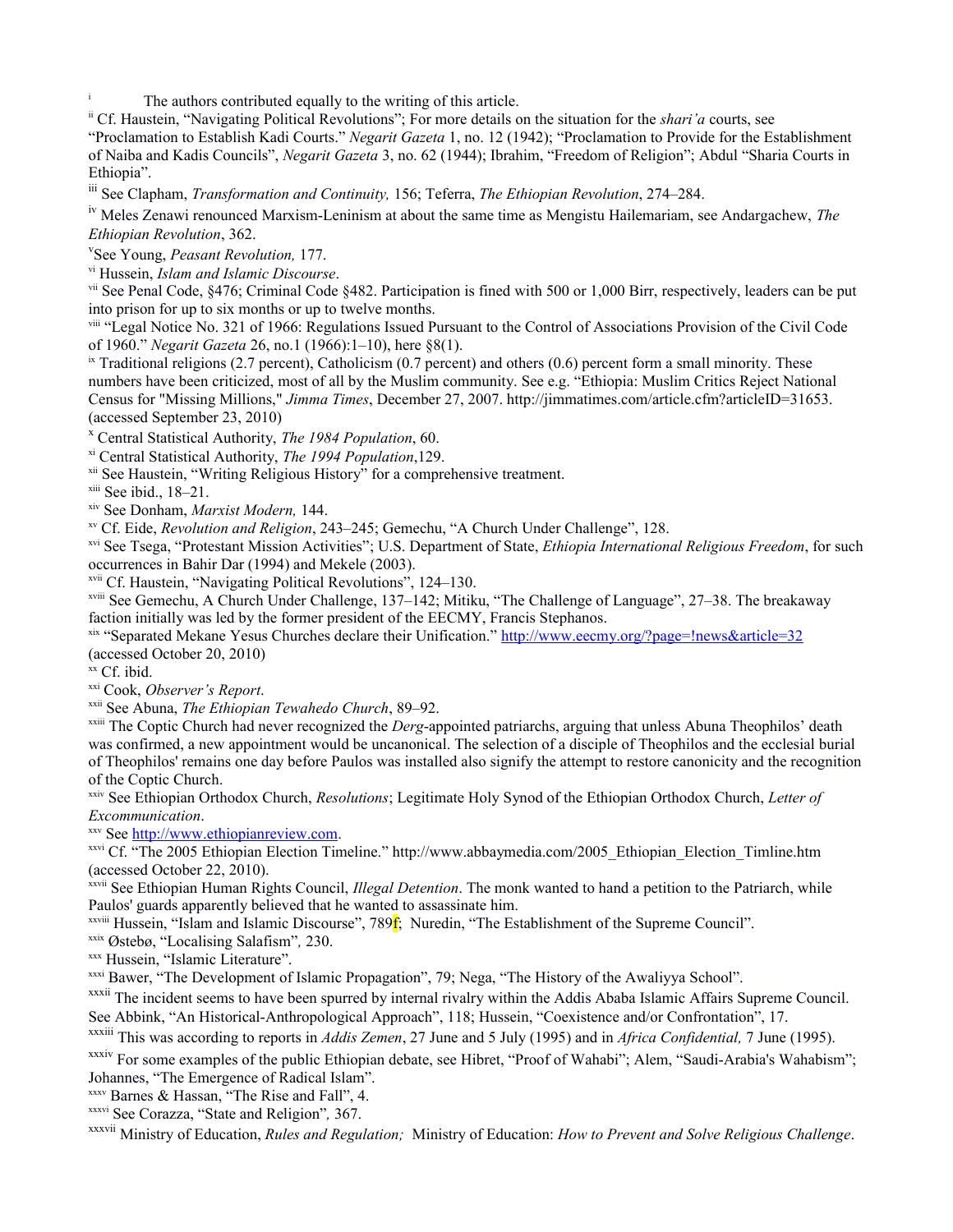xxxviii The order was formally issued by EIASC (letter to the district Islamic Affairs Bureaus, 25 March 2009). The registration-form is available at http://blog.ethiopianmuslims.net/negashi/?p=353 (accessed 29 April 2010). xxxix "Information on the decrees made by the Ethiopian Islamic Affairs Supreme Council", letter from EIASC, 23 February 2009.

 $x<sup>1</sup>$  These have been posted on the website http://blog.ethiopianmuslims.net/negashi/ saying that the government in February/March 2009 planned to carry out a massive campaign against the Muslims.

xli General Secretariate, *Ethiopia's Church,* 7.

xlii The *Mahibere Kidusan* is an Orthodox youth movement that emerged from a number of university student groups looking to preserve their religious tradition during the *Derg*. It was officially accepted by the EOC Sunday School Department in May 1990. The *Mahibere Kidusan* supports and promotes various church activities among youths, and by strengthening youth identification with the Orthodox Church it seeks to protect the church from further incursions of Protestantism, and also from a perceived threat of Muslim fundamentalism. See Mahibere, *Who is Mahibere Kidusan,* ch 3. xliii Cf. Mengistu and Asamenu, *Church History,* 181–195.

xliv Ibid. 164–169.

xlv See also Esubalew, *Gates of Hell*.

xlvi See Bekele, *Revival. Ethiopia*, 115–150.

xlvii Ibid. 139.

xlviii See http://www.ethiopianmuslims.net/index.php?option=com\_content&view=article&id=141 (accessed 10/21/2010) xlix See http://www.ethiopianreview.com/content/8226 (accessed 10/21/2010)

l See Gemechu, A Church Under Challenge*,* 133–136.

<sup>li</sup> The Oromo Salafis have, on the other hand, been clearly supportive of the Oromo ethno-nationalist movement and the OLF, indicating that Salafism as a transnational movement has been unable to surpass ethnic boundaries. However, the internal frictions within OLF in recent years seem to have defused much of the ethno-nationalistic fervour among the Oromo and increased their disillusions.

lii *Takfir wal Hijra* first arrived in Ethiopia in 1992 from Sudan. It was soon denounced by the Salafi establishment and by Muslim scholars in general, causing its eventual decline. The word *Takfir* refers to the issue of declaring a fellow Muslim an apostate. The practical consequences in Ethiopia has been that followers of the *Takfir wal Hijra* refuse to pray with other Muslims in the mosques and organize their own celebrations of Muslim holidays.

liii Interview, Addis Ababa 20 February 2010.

liv Cf. Memher, *Saint or Abyss*; Sereqe, *Prayer to the Dead*.

lv See Data, "Changing Youth Religiosity".

lvi For more details, see Østebø, "Localising Salafism", 263.

lvii Zelalem, "The 2006 Religious Conflict", 81.

lviii Medhane, *Ethiopia: Religion.*

lix Muslims were highly provoked by the extensive celebration of *Timket* (Epiphany) in 2010. They saw it as an explicit demonstration of Orthodox power, and viewed its semi-official character as a proof of the authorities' religious biases (Interview, Addis Ababa 16 February 2010).

# **Bibliography**

Abdul Wasie Yusuf. "Sharia Courts in Ethiopia: Their Status, Organisation and Functions." BA-thesis in Law, Haile Sellassie I University, 1971.

Abbink, Jon. "An Historical-Anthropological Approach to Islam in Ethiopia: Issues of Identity and Politics." *Journal of African Cultural Studies* 11, no. 2 (1998): 109-24.

*Abuna* Yesehaq. *The Ethiopian Tewahedo Church: An Integrally African Church*. 3rd ed. Nashville, TN: Winston-Derek Publishers, 2005.

Alem Zele-Alem. "Saudi Arabia's Whahabism and the Threat to Ethiopia's National Security." [http://www.ethiomedia.com/press/wahabism\\_threat\\_to\\_ethiopia.html](http://www.ethiomedia.com/press/wahabism_threat_to_ethiopia.html) (accessed 25 October, 2007).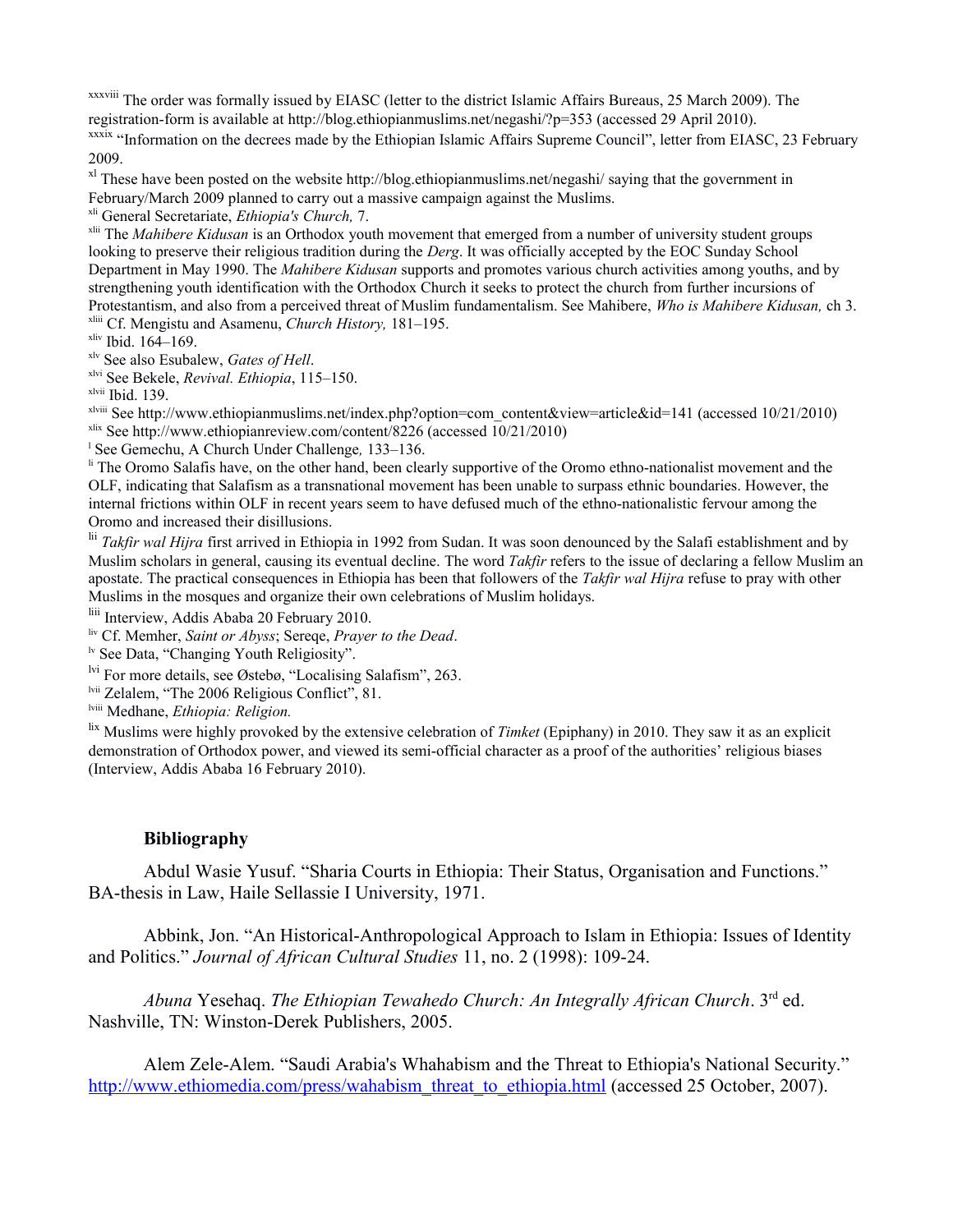Andargachew Tiruneh. *The Ethiopian Revolution 1974-1987: A Transformation from an Aristocratic to a Totalitarian Autocracy*. Cambridge: Cambridge University Press, 1993.

Barnes, Cedric., and Harun Hassan. "The Rise and Fall of the Mogadishu's Islamic Courts." *Chatham House Briefing Paper* 7, no. 2 (2007)

Bawer Oumer. "The Development of Islamic Propagation (Da'wa) in Addis Ababa and its Surroundings." MA-thesis in History, Addis Ababa University, 2006

Bekele Woldekidan. *Rīvayval: Ītyop'ya 'ina yemech'ereshaw mech'eresha*. (Revival. Ethiopia and the Final End) Addis Ababa: Addis Ababa Full Gospel Believers' Church, 2002.

Central Statistical Authority. *The 1984 Population and Housing Census of Ethiopia: Analytical Report at National Level*. Addis Ababa: Central Statistical Authority, 1991.

Central Statistical Authority. *The 1994 Population and Housing Census of Ethiopia. Results at Country Level,* vol. 1, *Statistical Report*. Addis Ababa: Central Statistical Authority, 1998.

Clapham, Christopher. *Transformation and Continuity in Revolutionary Ethiopia*. Cambridge: Cambridge University Press, 1988.

Cook, Ginni. "Observer's Report of the Ethiopian Orthodox Church 10th Parish Council General Assembly, Addis Ababa, 28*–*31 October 1991." Geneva: WCC Archives, Internal Report, 1991.

Corazza, Marta Torcini. "State and Religion in the Constitution and Politics of Ethiopia." *European Journal for Church and State Research* 9 (2002): 351*–*395.

Data Dea. "Changing Youth Religiosity in Ethiopia: A Generational Perspective." In *Generations in Africa: Connections and Conflicts* ed. by Erdmute Alber, Sjaak van der Geest, and Susan R. Whyte, 311*–*332. Münster: Lit, 2008.

Donham, Donald L. *Marxist Modern: An Ethnographic History of the Ethiopian Revolution*. Berkeley, CA: University of California Press, 1999.

Eide, Øyvind M. *Revolution and Religion in Ethiopia: Growth and Persecution of the Mekane Yesus Church, 1974–85.* 2<sup>nd</sup> ed. Oxford: James Currey, 2000.

Esubalew Belete. *Yegehanem dejoch. Protestantawī jehād be'ītyop'yawīnet – tewahidonet – saysīfefem*. (Gates of Hell. When the Protestant Jihad against Ethiopianess – Oneness – Thrives), Alexandria, VA: Artistic Printers, 2004.

Ethiopian Human Rights Council, "Illegal Detention." *Special Report* 15, May 27, 1997, <http://www.ethiopians.com/rep15.html> (accessed January 29, 2011).

Ethiopian Orthodox Church. "Resolutions Passed by the Holy Synod of the Ethiopian Orthodox Tewahedo Church. February 2, 2007." [http://www.eotc-patriarch.org/Resolutions%20passed%20by](http://www.eotc-patriarch.org/Resolutions%20passed%20by%20the%20Holy%20Synod%20of%20the%20Ethiopian%20Orthodox%20Tewahedo%20Church.pdf) [%20the%20Holy%20Synod%20of%20the%20Ethiopian%20Orthodox%20Tewahedo%20Church.pdf](http://www.eotc-patriarch.org/Resolutions%20passed%20by%20the%20Holy%20Synod%20of%20the%20Ethiopian%20Orthodox%20Tewahedo%20Church.pdf) (accessed October 18, 2010)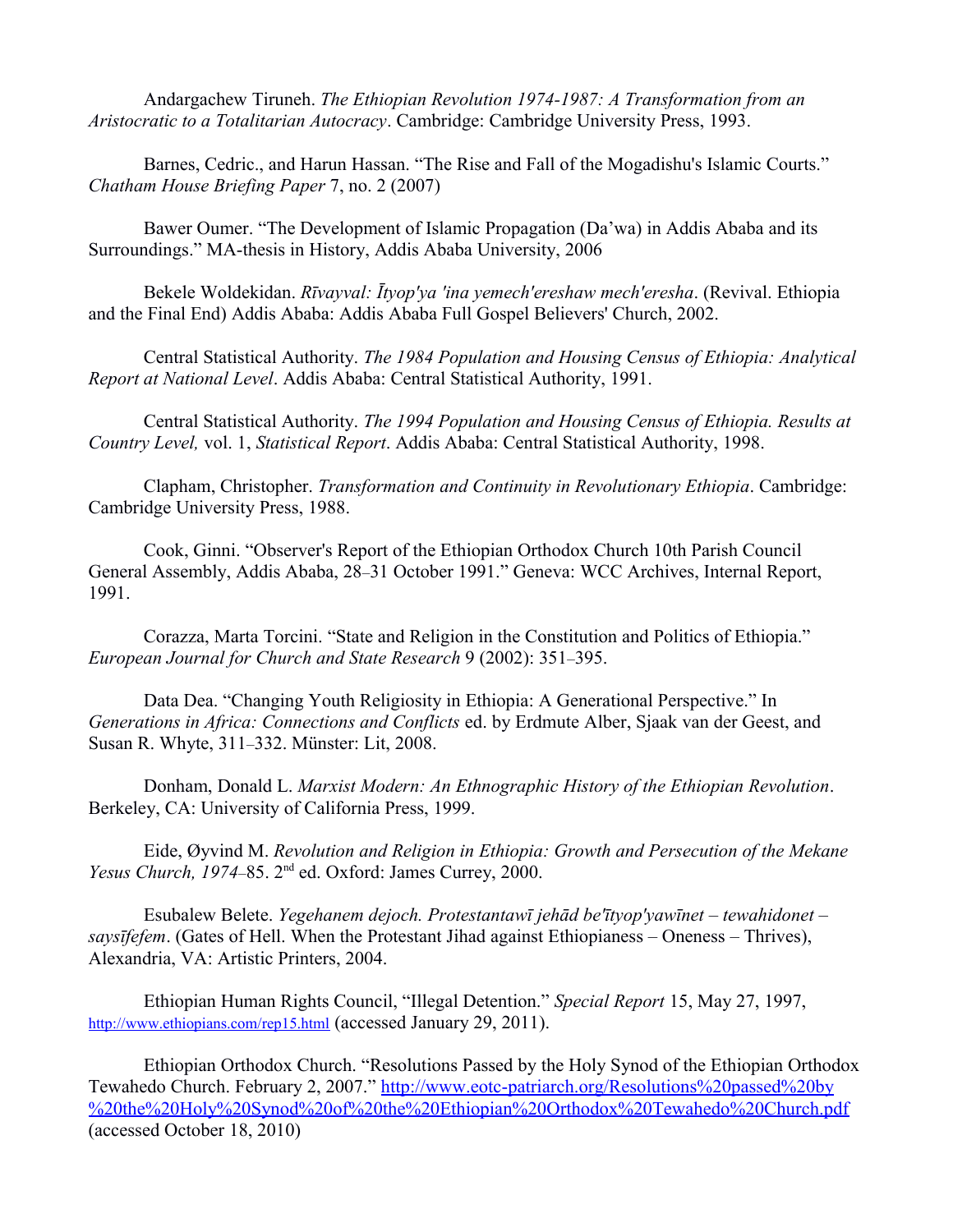Gemechu Olana. 'A Church under Challenge: The Socio-Economic and Political Involvement of the Ethiopian Evangelical Church Mekane Yesus *(EECMY)*.' Berlin: research dissertation, 2006.

General Secretariat of the Patriarchate of the Ethiopian Orthodox Tewahedo Church. *Ye'ītyop'ya bēte kristīyan tinantinana zārē*. (Ethiopia's Church Yesterday and Today) Addis Ababa: Commercial Printing Press, 1997.

Ibrahim Idris. "Freedom of Religion and Secularization of the State: The Legal Status of Islamic Law and Shariat Courts in Ethiopia." In *Proceedings of the 12th International Conference of Ethiopian Studies*, *Michigan,* 1994*,* ed. By H.G. Marcus, vol. 2, 151-156. Lawrensville, NJ: Red Sea Press.

Haustein, Jörg "Navigating Political Revolutions: Ethiopia's Churches During and After the Mengistu Regime." In *Falling Walls: The Year 1989/90 as a Turning Point in the History of World Christianity* ed. by Klaus Koschorke, 117–136. Wiesbaden: Harrassowitz, 2009.

Haustein, Jörg. "Writing Religious History. The Historiography of Ethiopian Pentecostalism." Dr. theol. thesis., University of Heidelberg, 2009.

Hibret Selamu. "Proof of Wahabi Activities in Ethiopia." [www.ethiomedia.com/newspress/proof\\_of\\_whahabism\\_in\\_ethiopia](http://www.ethiomedia.com/newspress/proof_of_whahabism_in_ethiopia) (accessed 12 October, 2007).

Hussein Ahmed. "Coexistence and/or Confrontation: Towards a Reappraisal of Christian-Muslim Encounters in Contemporary Ethiopia." *Journal of Religion in Africa* 36, no. 1 (2006): 4–22.

Hussein Ahmed. "Islam and Islamic Discourse in Ethiopia (1973-1993)." In *Proceedings of the 12th International Conference of Ethiopian Studies*, Michigan, 1994, ed. H.G. Marcus, vol 1, 775-801. Lawrensville, NJ: Red Sea Press.

Hussein Ahmed. "Islamic Literature and Religious Revival in Ethiopia (1991-1994)." *Islam et Sociétés au Sud du Sahara* 12 (1998): 89–108.

Johannes Sebhatu. "The Emergence of Radical Islam in Ethiopia (1991-2004)." [www.ethiomedia.com/commentary/radical\\_islam\\_in\\_ethiopia](http://www.ethiomedia.com/commentary/radical_islam_in_ethiopia) (accessed 25 September, 2007).

Legitimate Holy Synod of the Ethiopian Orthodox Church. "Letter of Excommunication from 30 Tir 1999". Available online [http://www.st-gebriel.org/holysynod/eotc\\_excommunication.pdf](http://www.st-gebriel.org/holysynod/eotc_excommunication.pdf) (accessed October 19, 2010)

Mahibere Kidusan. "Māhābere k'idusān mān new? Kifil sost" (Who is Mahibere Kidusan? Chapter 3). [http://www.eotcmk.org/site/index.php?option=com\\_content&task=view&id=50&Itemid=2](http://www.eotcmk.org/site/index.php?option=com_content&task=view&id=50&Itemid=2) (accessed October 29, 2010)

Medhane Tadesse. "Ethiopia: Religion - a New Breeding Ground for Conflict." <http://www.irinnews.org/Report.aspx?ReportId=43642> (accessed 15 February, 2008).

Memher Getachew. *Gedil weys gedel?* (Saint or Abyss?) Addis Ababa, 2003.